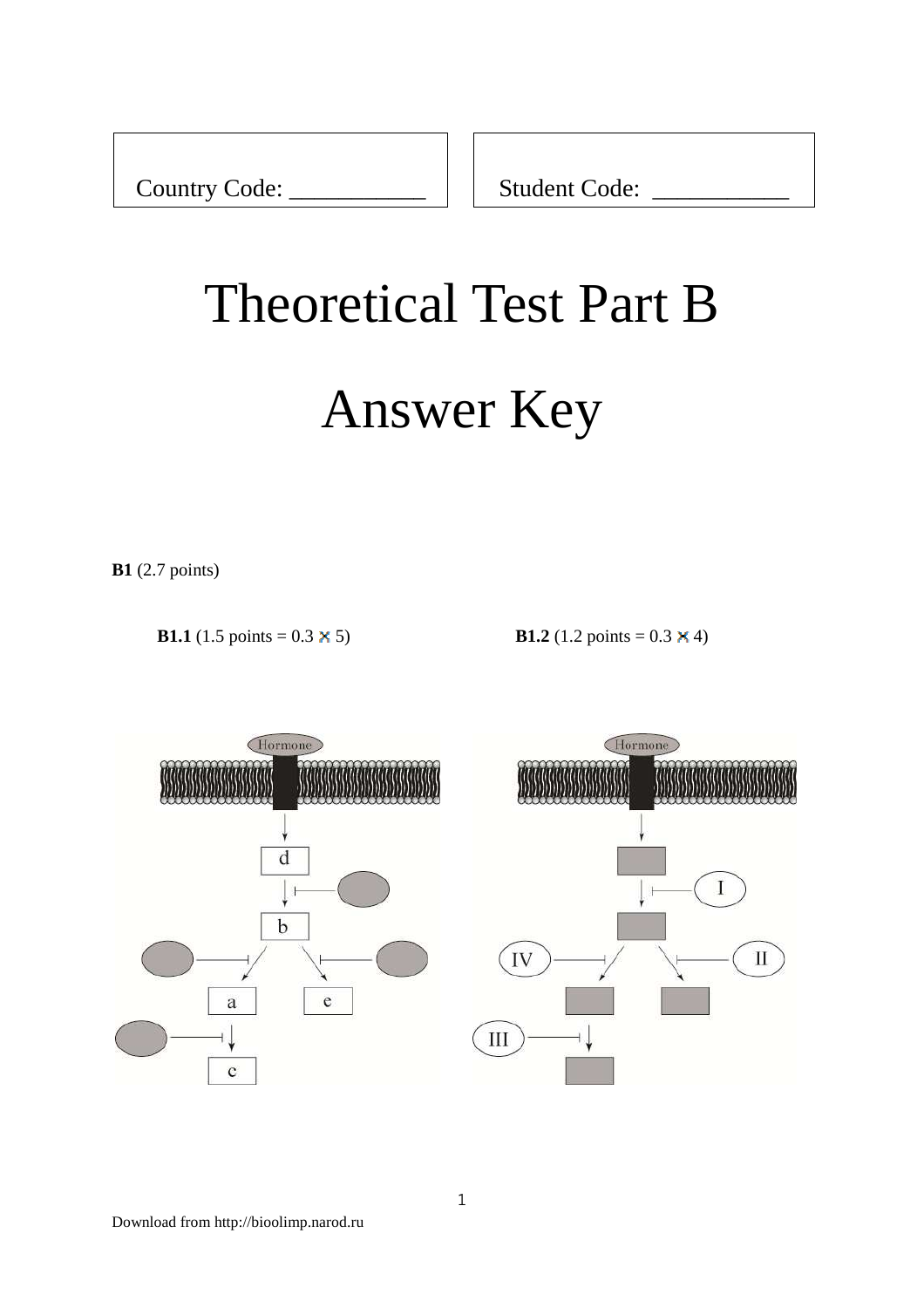**B2.** (2.7 points =  $0.3 \times 9$ )

|              | $\boldsymbol{a}$  | $\boldsymbol{b}$ | $\boldsymbol{c}$ | $\boldsymbol{d}$ | $\boldsymbol{e}$  | $\mathcal{f}$ |
|--------------|-------------------|------------------|------------------|------------------|-------------------|---------------|
| $\mathbf{A}$ |                   |                  |                  | $\mathcal{N}$    | $\mathbf{\hat{}}$ |               |
| $\, {\bf B}$ |                   | $\mathcal{L}$    |                  |                  |                   |               |
| ${\bf C}$    | $\mathbf{\hat{}}$ |                  |                  |                  | $\mathbf{\hat{}}$ |               |
| ${\bf D}$    |                   | ٦                |                  |                  |                   |               |

**B3.** (1.5 points =  $0.3 \times 5$ )

| Organ and tissue | Choose from $a \sim e$ |
|------------------|------------------------|
| <b>Brain</b>     | h                      |
| Liver            | $\overline{c}$         |
| Heart muscle     | $\boldsymbol{\rho}$    |
| Skeletal muscle  | $\mathfrak a$          |
| Adipose tissue   | d                      |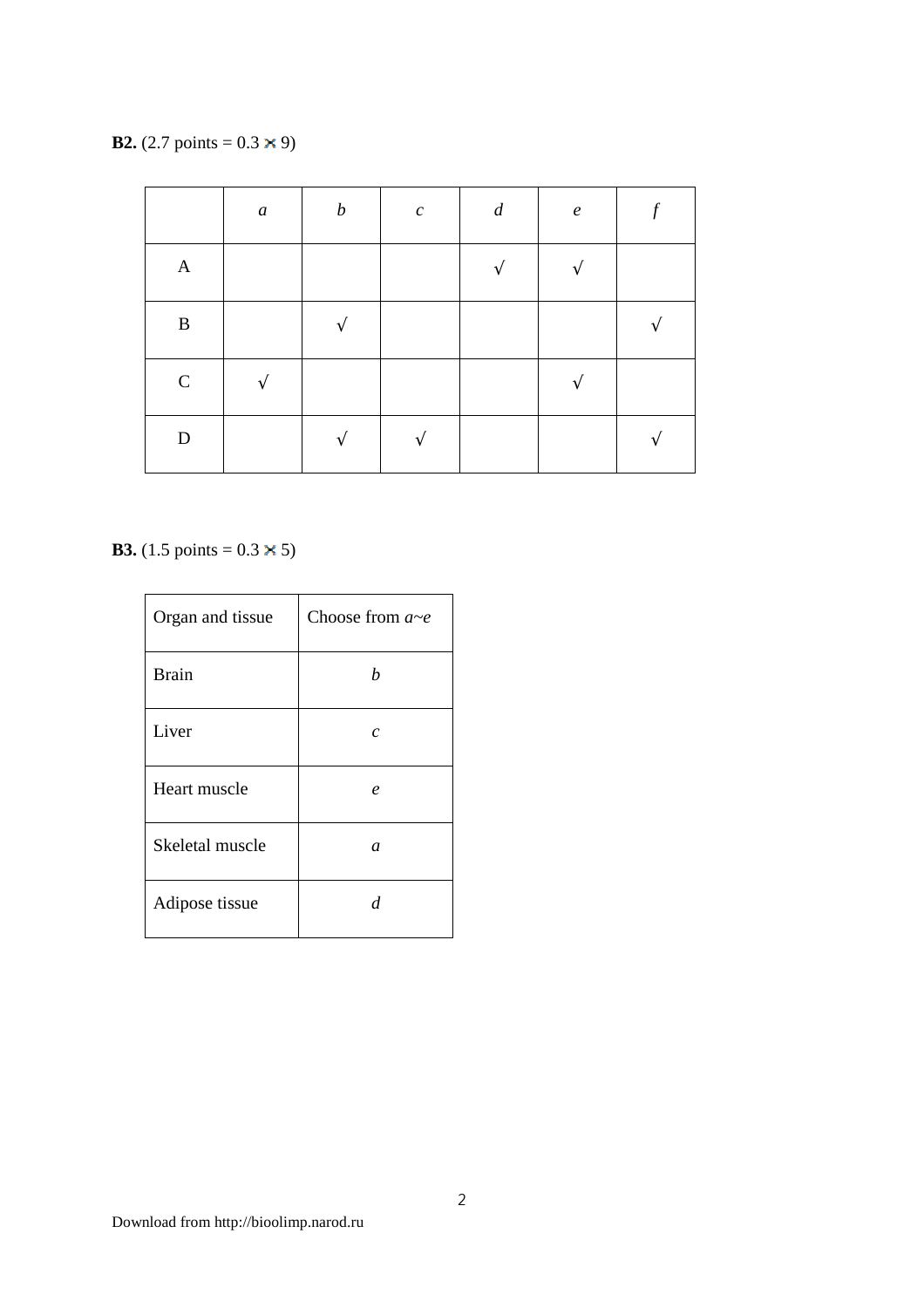#### **B4.** (2.2 points)

**B4.1** (1 point)

| A | B | $\mathbf C$ | D | E |
|---|---|-------------|---|---|
|   |   |             |   |   |

# **B4.2** (1.2 points =  $0.3 \times 4$ )

| Mutant       | Able to show pattern | Unable to show pattern |
|--------------|----------------------|------------------------|
|              |                      |                        |
| $\mathbf{I}$ |                      |                        |
| III          |                      |                        |
| IV           |                      |                        |

**B5.** (1.5 points =  $0.5 \times 3$ )

| Description  | <b>True</b> | false |
|--------------|-------------|-------|
| I            |             |       |
| $\mathbf{I}$ |             |       |
| III          |             |       |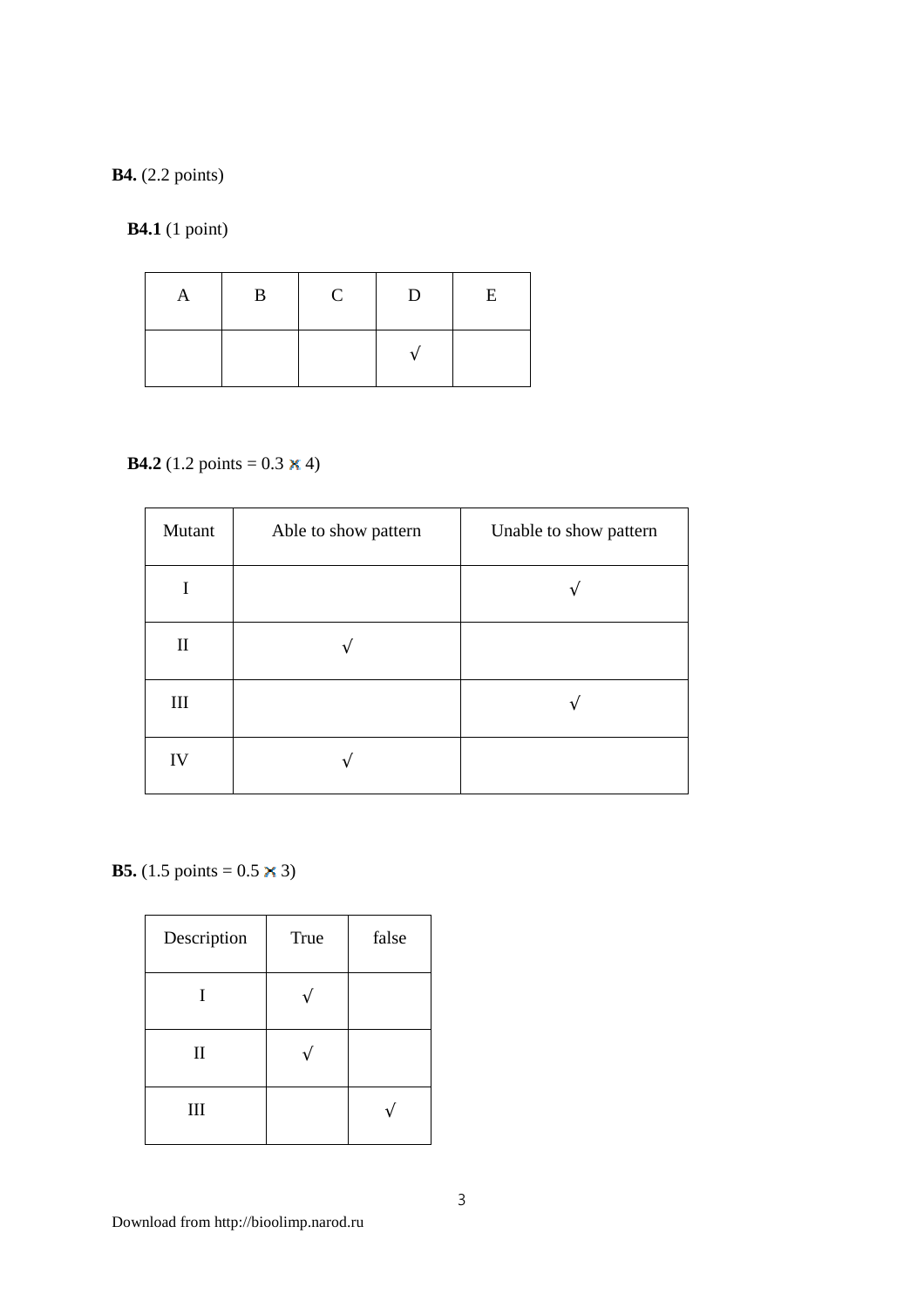**B6.** (2 points =  $0.5 \times 4$ )

| Description  | <b>True</b> | False |
|--------------|-------------|-------|
| I            |             |       |
| $\mathbf{I}$ |             |       |
| III          |             |       |
| IV           |             |       |

#### **B7.** (2 points)

**B7.1** (1 points =  $0.2 \times 5$ )

| Explanation | True | false |
|-------------|------|-------|
| I           |      |       |
| $\rm II$    |      |       |
| $\rm III$   |      |       |
| IV          |      |       |
| V           |      |       |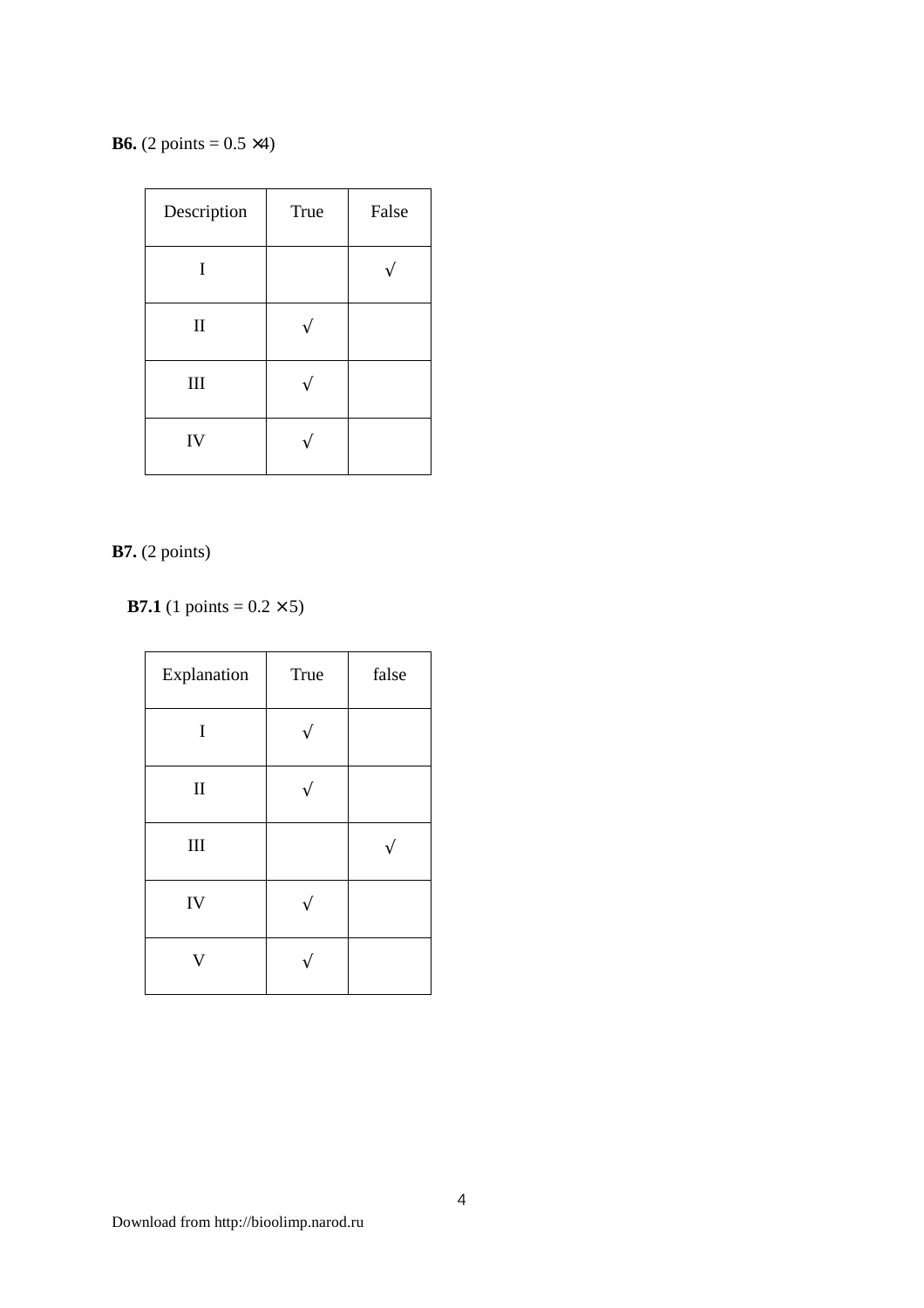**B7.2** (1 point =  $0.2 \times 5$ )

| Description             | <b>True</b> | False |
|-------------------------|-------------|-------|
| I                       |             |       |
| $\rm II$                |             |       |
| III                     |             |       |
| IV                      |             |       |
| $\overline{\mathsf{V}}$ |             |       |

**B8.** (1.5 points =  $0.5 \times 3$ )

| Explanation | True | False |
|-------------|------|-------|
| A           |      |       |
| B           |      |       |
| C           |      |       |

**B9**. (2 points)

| A | $\mathbf{B}$ | $\mathbf C$ | D | $\,$ E |
|---|--------------|-------------|---|--------|
|   |              |             |   |        |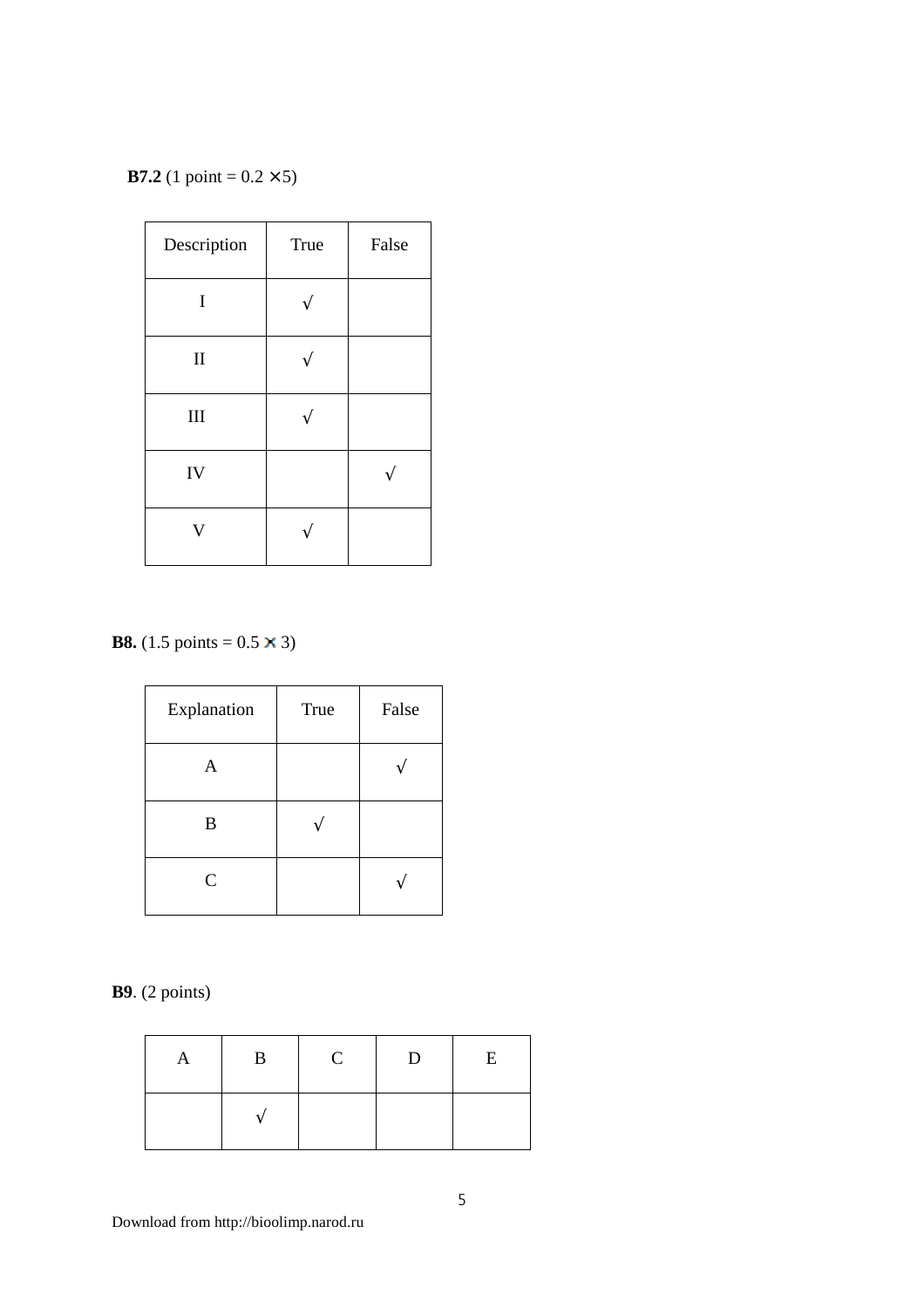**B10.** (1.5 points =  $0.5 \times 3$ )

|                  | True | False |
|------------------|------|-------|
| A                |      |       |
| $\boldsymbol{B}$ |      |       |
| $\mathbf C$      |      |       |

**B11.** (2 points)

1.0,  $3.5$  kb

#### **B12.** (1.5 points =  $0.5 \times 3$ )

| Cellular activity | Graphs       |                  |              |   |
|-------------------|--------------|------------------|--------------|---|
| and response      | $\mathbf{A}$ | $\boldsymbol{B}$ | $\mathsf{C}$ | D |
|                   |              |                  |              |   |
| $\mathbf{I}$      |              |                  |              |   |
| III               |              |                  |              |   |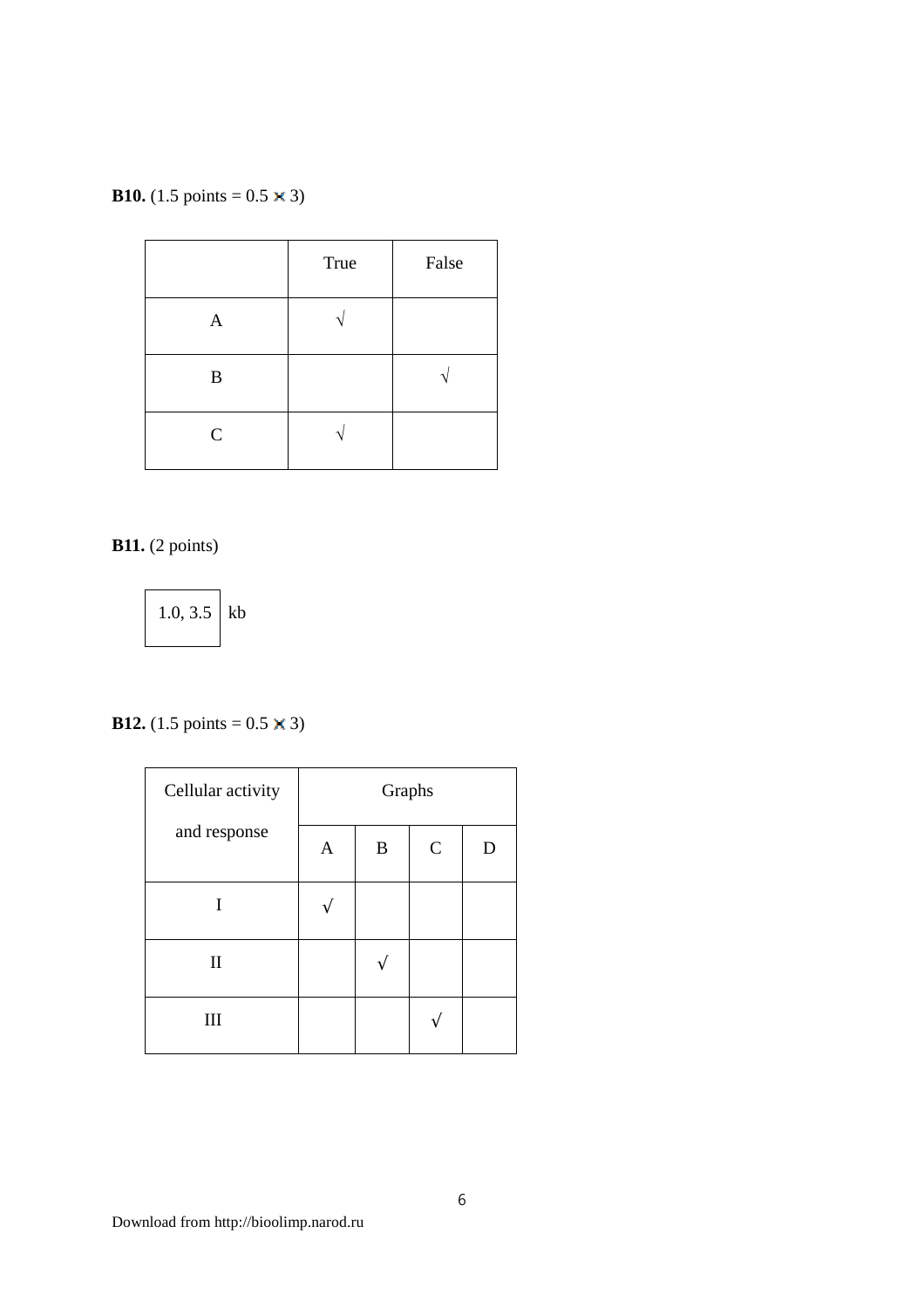**B13.** (2 points =  $0.5 \times 4$ )

| Description | <b>True</b> | False |
|-------------|-------------|-------|
| I           |             |       |
| $\rm II$    |             |       |
| $\rm III$   |             |       |
| IV          |             |       |

**B14.** (1.5 points =  $0.5 \times 3$ )

| Description  | True | False |
|--------------|------|-------|
|              |      |       |
| $\mathbf{I}$ |      |       |
| $\rm III$    |      |       |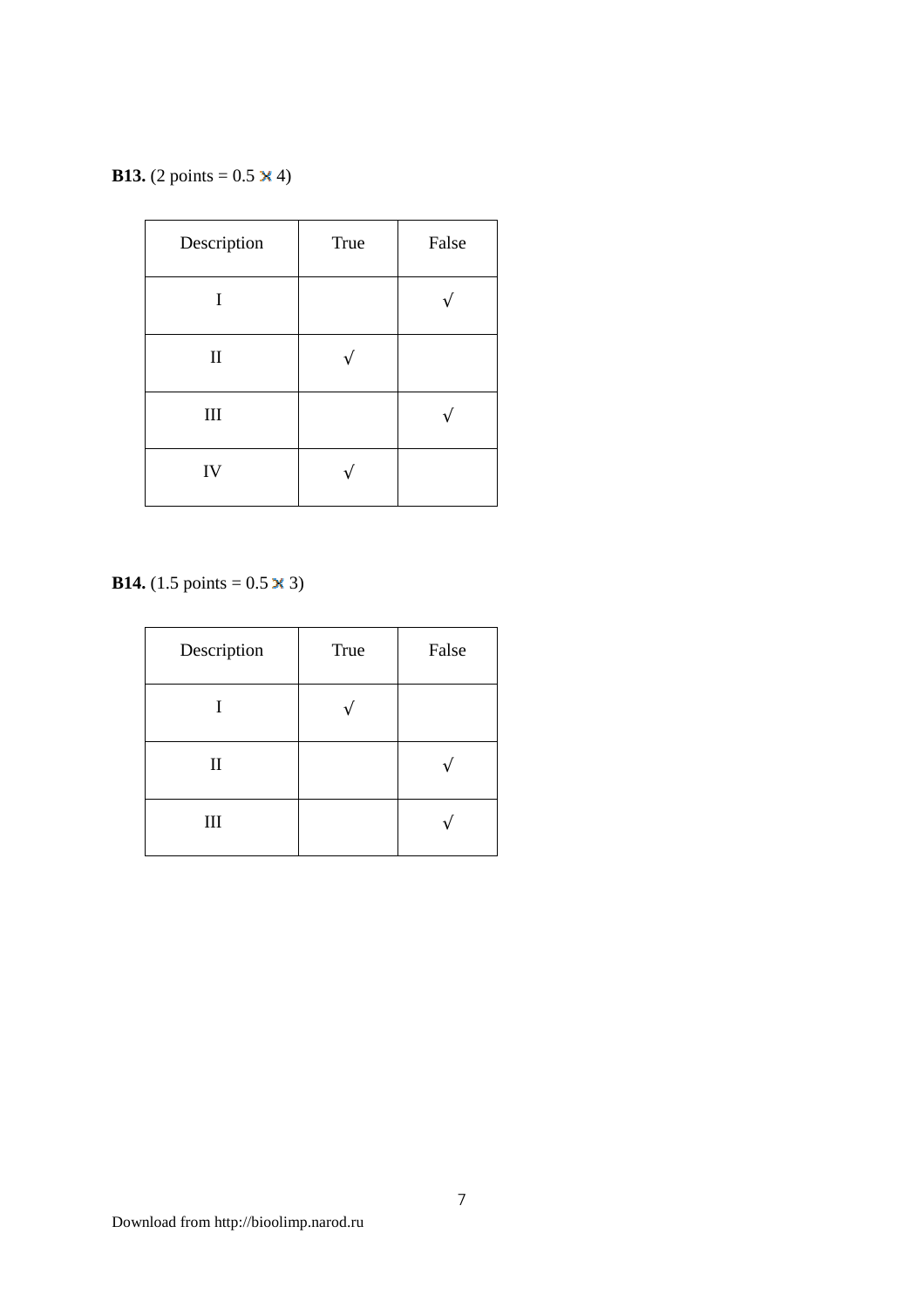#### **B15**. (3 points)

# **B15.1** (1.2 points =  $0.3 \times 4$ )

| Property    | Prokaryote | Eukaryote |
|-------------|------------|-----------|
|             |            |           |
| $\mathbf H$ |            |           |
| III         |            |           |
| IV          |            |           |

**B15.2** (1.8 points =  $0.3 \times 6$ )

| Recombinant gene | Cellular location of<br>expressed proteins | Observed polypeptides |
|------------------|--------------------------------------------|-----------------------|
| $I-II-III$       |                                            | H                     |
| $I-III$          | B                                          | H                     |
| $II-III$         | A                                          | G                     |
| Ш                | A                                          | Н                     |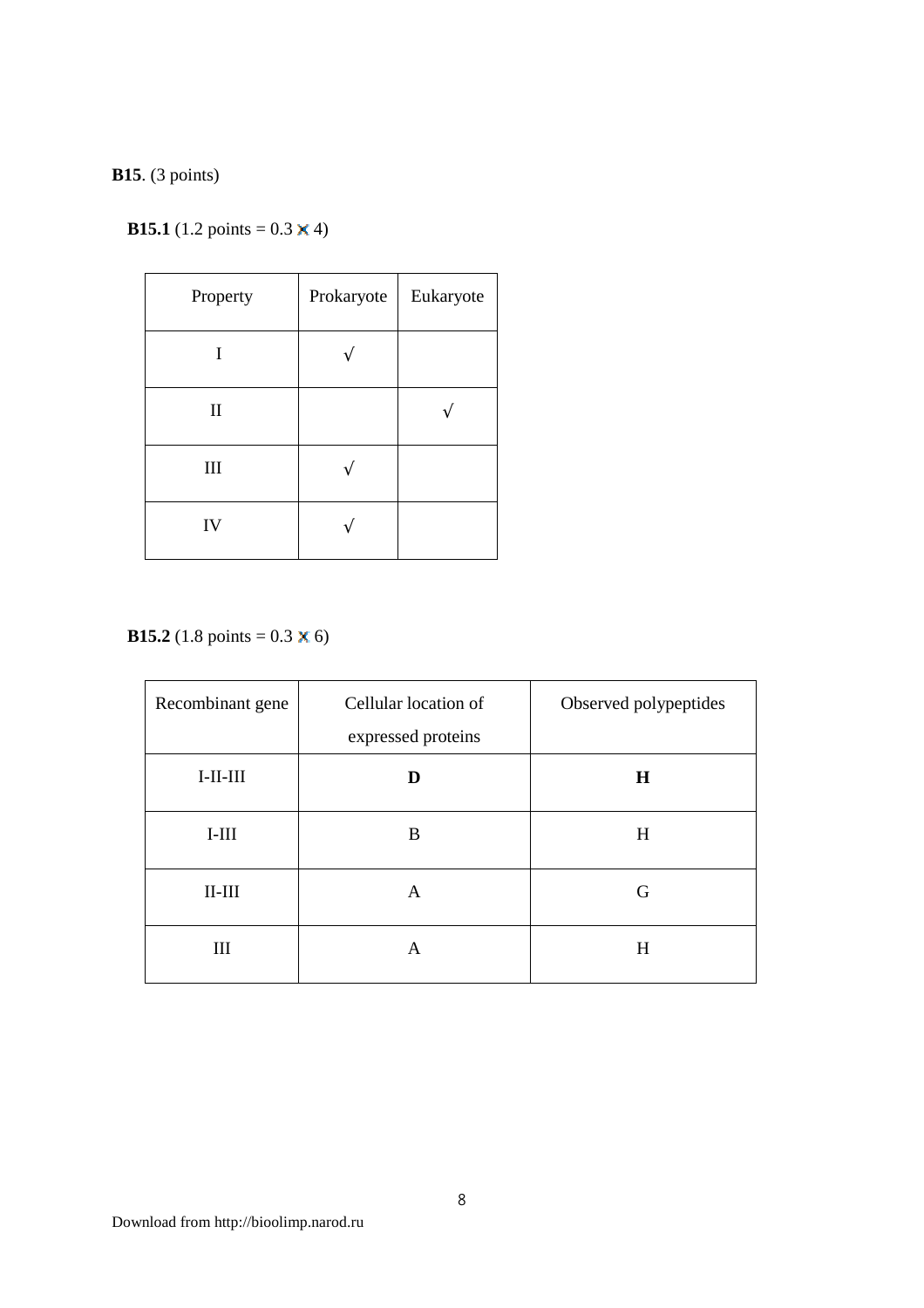**B16.** (1.5 points =  $0.5 \times 3$ )

| Gene mutation | Callus phenotype |   |              |  |
|---------------|------------------|---|--------------|--|
|               | $\mathsf{A}$     | B | $\mathsf{C}$ |  |
| T             |                  |   |              |  |
| $\mathbf{I}$  |                  |   |              |  |
| III           |                  |   |              |  |

**B17.** (2.4 points =  $0.4 \times 6$ )

| Characterization           | Cell type $(1-6)$           | Initials for this cell type $(7-11)$ |
|----------------------------|-----------------------------|--------------------------------------|
| A. Origin of root hairs    |                             | 11                                   |
| B. Storage parenchyma      | $\mathcal{D}_{\mathcal{A}}$ | 9                                    |
| C. Perception of gravity   | 6                           | 10                                   |
| D. Origin of lateral roots | 4                           |                                      |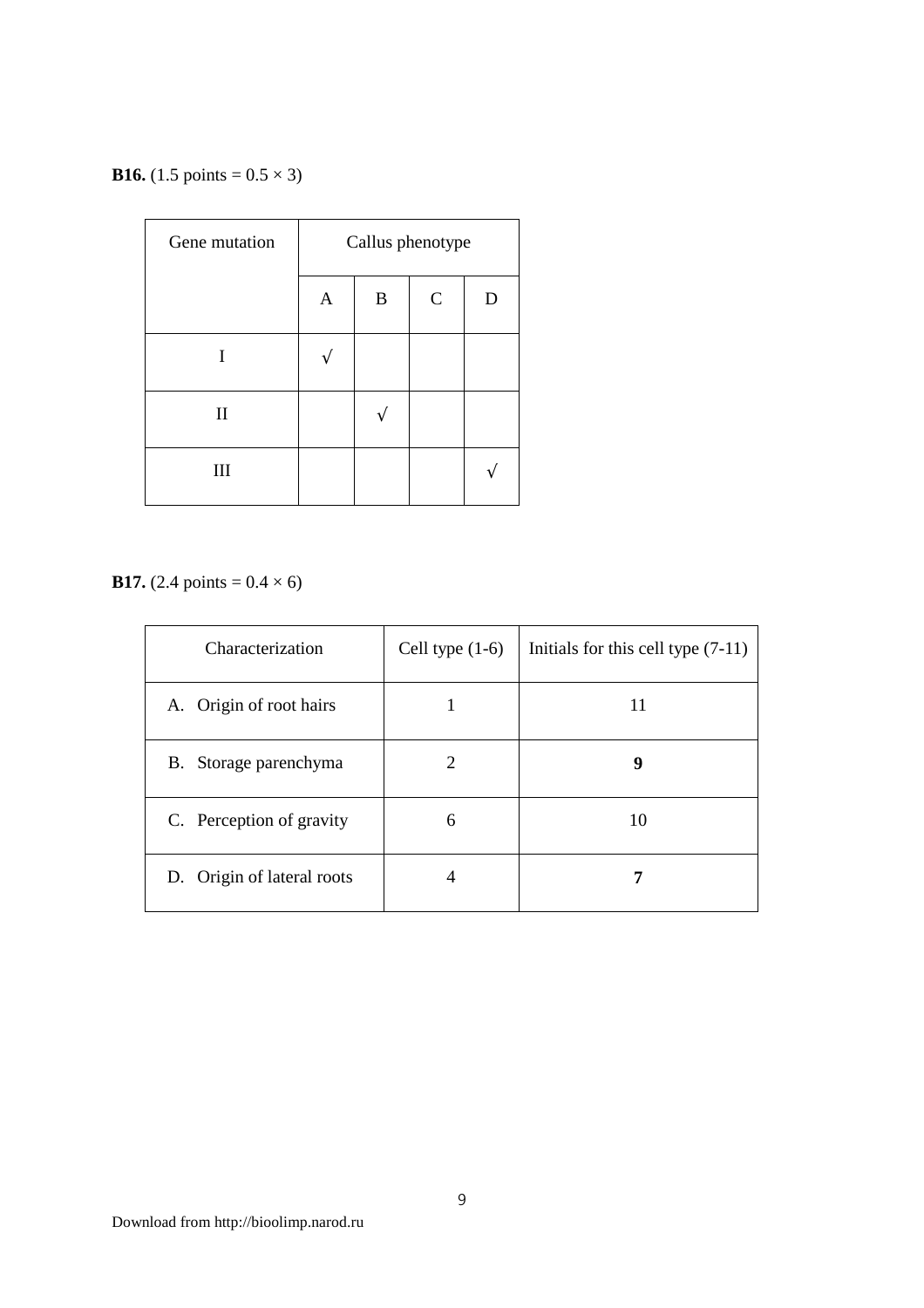**B18.** (1.5 points =  $0.5 \times 3$ )

|           | True | False |
|-----------|------|-------|
| $\bf I$   |      |       |
| $\rm II$  |      |       |
| $\rm III$ |      |       |
| IV        |      |       |
| V         |      |       |

**B19.** (1.8 points =  $0.3 \times 6$ )

| Function                | $\boldsymbol{a}$ | $\boldsymbol{b}$ | $\boldsymbol{c}$ |
|-------------------------|------------------|------------------|------------------|
| $\rm I$                 |                  |                  |                  |
| $\rm II$                |                  |                  |                  |
| $\rm III$               |                  |                  |                  |
| IV                      |                  |                  |                  |
| $\overline{\mathsf{V}}$ |                  |                  |                  |
| VI                      |                  |                  |                  |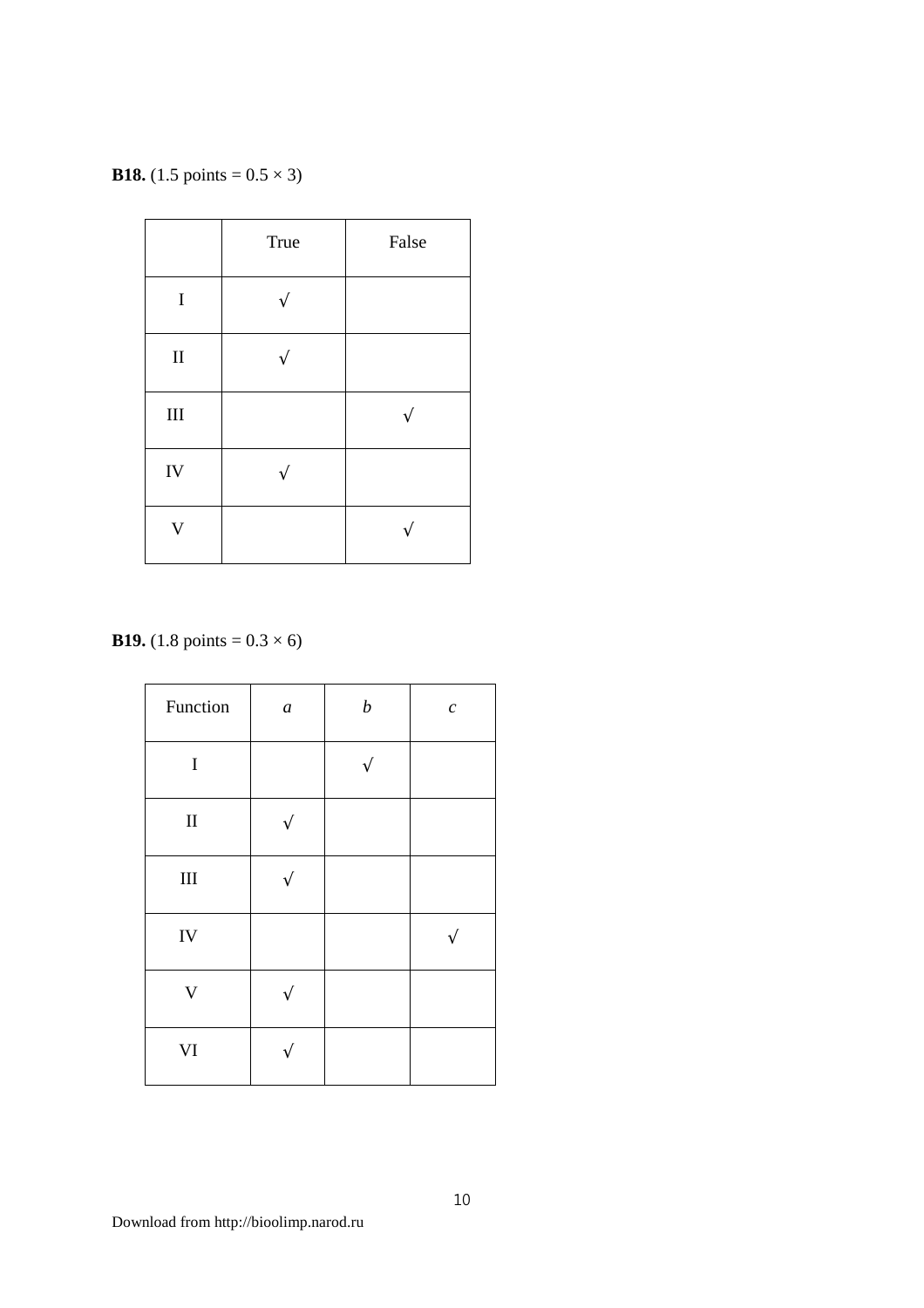#### **B20**. (2.2 points)

#### **B20.1** (1.2 points =  $0.3 \times 4$ )

| Labels in        |              | <b>Types of joint</b> |            |
|------------------|--------------|-----------------------|------------|
| the Figure       | $\mathbf{A}$ | $\bf{B}$              | $\epsilon$ |
| $\boldsymbol{a}$ | ↵            |                       |            |
| $\boldsymbol{b}$ |              | $\downarrow$          |            |
| $\epsilon$       |              |                       | ىد         |
| $\boldsymbol{d}$ |              | $\rightarrow$         |            |

**B20.2** (1 point =  $0.5 \times 2$ )

| Function    | true | False |
|-------------|------|-------|
| $\mathbf I$ |      |       |
| $\mathbf H$ |      |       |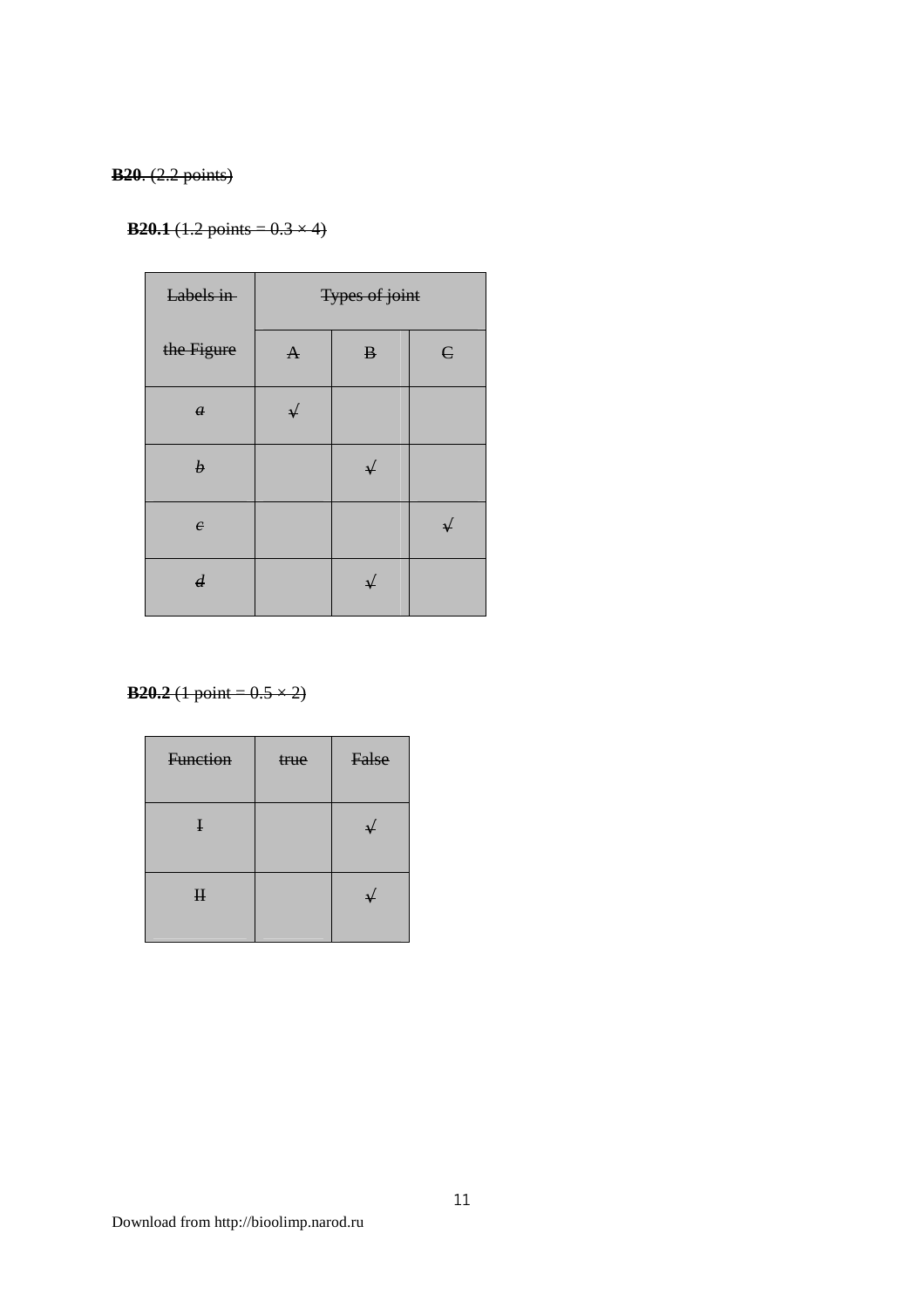#### **B21.** (2.4 points =  $0.3 \times 8$ )

| <b>B21.1</b> (1.2 points = $0.3 \times 4$ ) | <b>B21.2</b> (1.2 points = $0.3 \times 4$ ) |
|---------------------------------------------|---------------------------------------------|
|---------------------------------------------|---------------------------------------------|

| Morphological character $(1-9)$ | Character in figure $(a \sim g)$ |
|---------------------------------|----------------------------------|
| 3                               | $\mathcal{C}_{0}^{0}$            |
| 5                               | a                                |
|                                 | $\boldsymbol{h}$                 |
| g                               | g                                |

**B22.** (2 points =  $0.5 \times 4$ )

| Number in the Graph | Heart         |
|---------------------|---------------|
|                     | E             |
|                     | $\mathcal{C}$ |
| з                   | A             |
|                     | D             |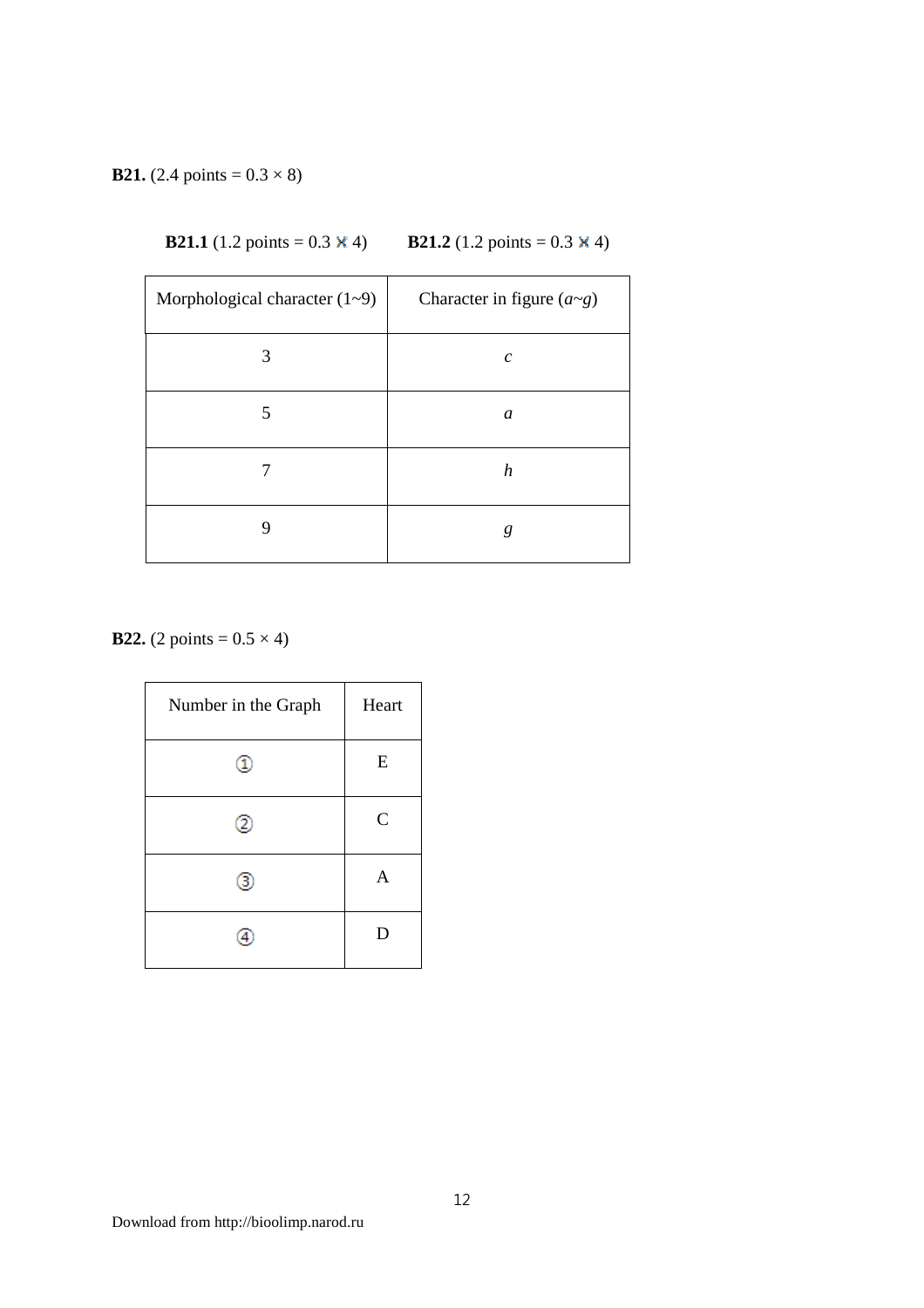**B23.** (1.5 points =  $0.5 \times 3$ )

| Explanation | True | False |
|-------------|------|-------|
| A           |      |       |
| B           |      |       |
| C           |      |       |

**B24.** (1.8 points =  $0.3 \times 6$ )

| Symptom        | Expected | Unexpected |
|----------------|----------|------------|
| $\mathbf{A}$   |          |            |
| $\, {\bf B}$   |          |            |
| $\overline{C}$ |          |            |
| $\mathbf D$    |          |            |
| ${\bf E}$      |          |            |
| ${\bf F}$      |          |            |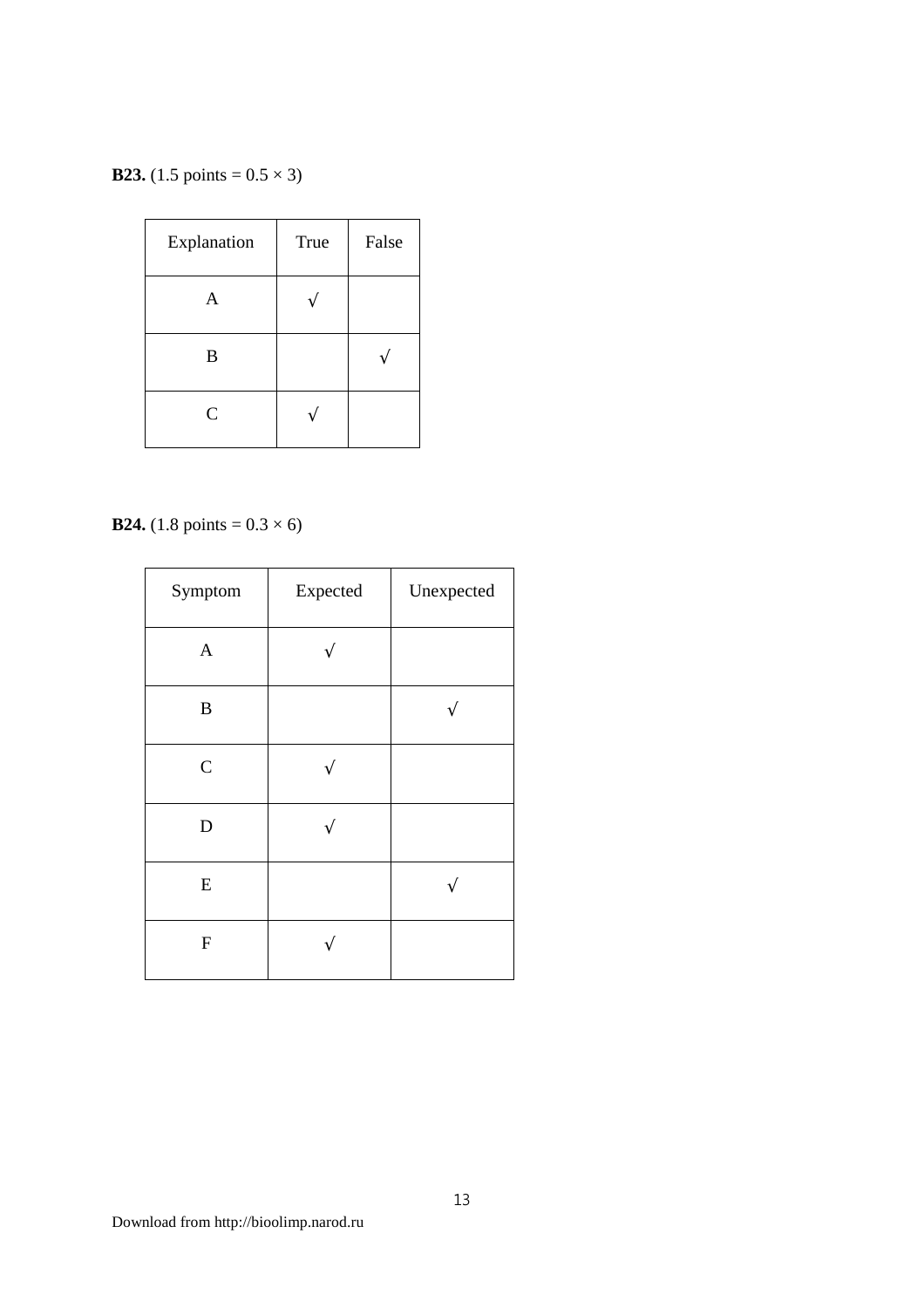**B25.**  $(1.5 \text{ points} = 0.5 \times 3)$ 

| Description  | <b>Blood</b> vessel |   |   |
|--------------|---------------------|---|---|
|              | $\overline{A}$      | B | C |
| I            |                     |   |   |
| $\mathbf{I}$ |                     |   |   |
| III          |                     |   |   |

**B26.** (3 points)

**B26.1** (1 point)

| B | $\mathbf C$ | D                        | E |
|---|-------------|--------------------------|---|
|   |             | $\overline{\phantom{a}}$ |   |

**B26.2** (1 point)

| A | $\mathbf{B}$ | $\mathbf{C}$ | D | E |
|---|--------------|--------------|---|---|
|   |              |              |   |   |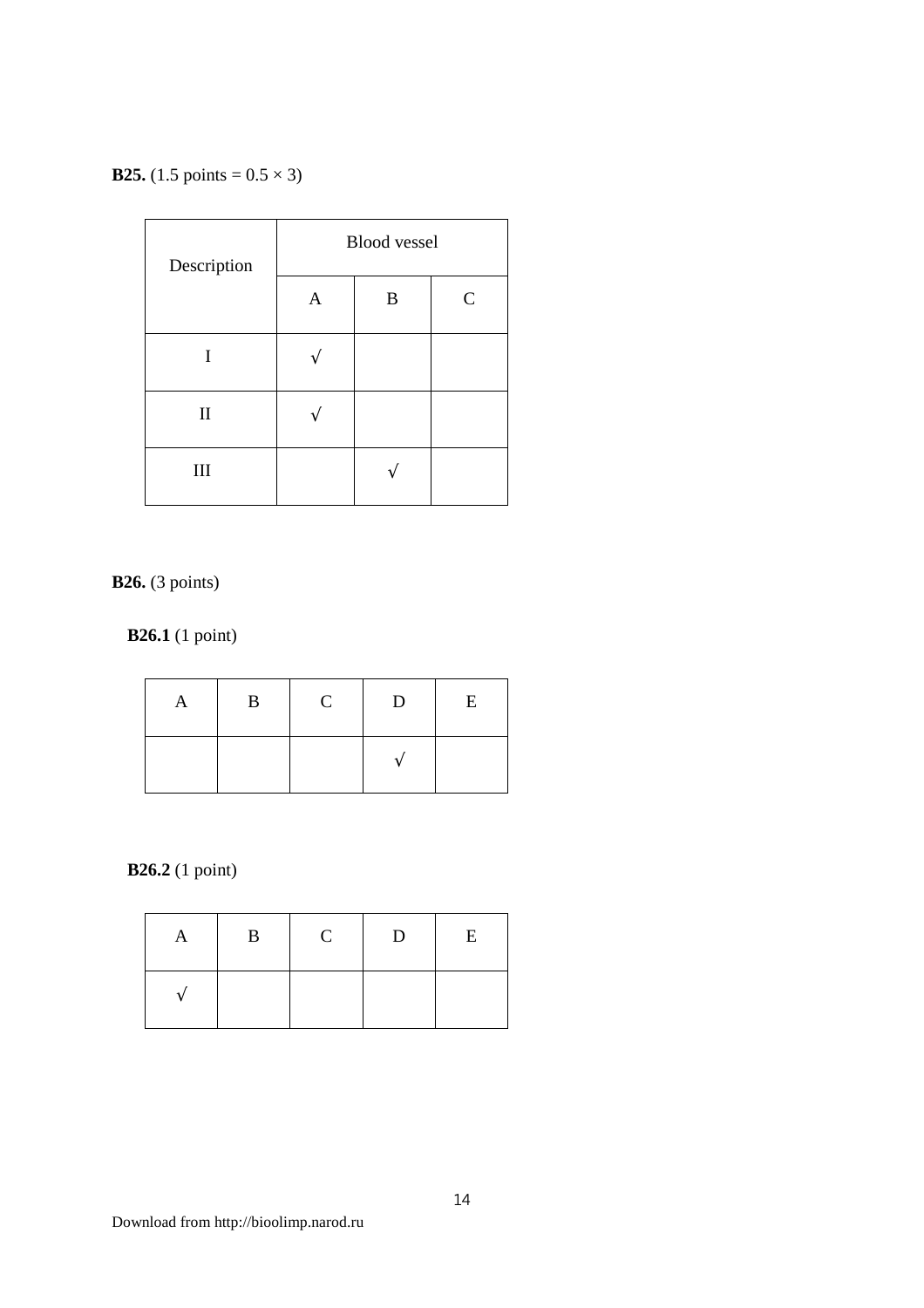**B26.3** (1 point =  $0.2 \times 5$ )

| Description  | <b>True</b> | False |
|--------------|-------------|-------|
| $\bf I$      |             |       |
| $\mathbf{I}$ |             |       |
| III          |             |       |
| IV           |             |       |
| V            |             |       |

**B27.** (3 points)

# **B27.1** (1 point)



#### **B27.2** (1 point)

| А | $\bf{B}$ | $\mathbf C$ | $\mathbf{D}$ | E |
|---|----------|-------------|--------------|---|
|   |          |             |              |   |

#### **B27.3** (0.5 point)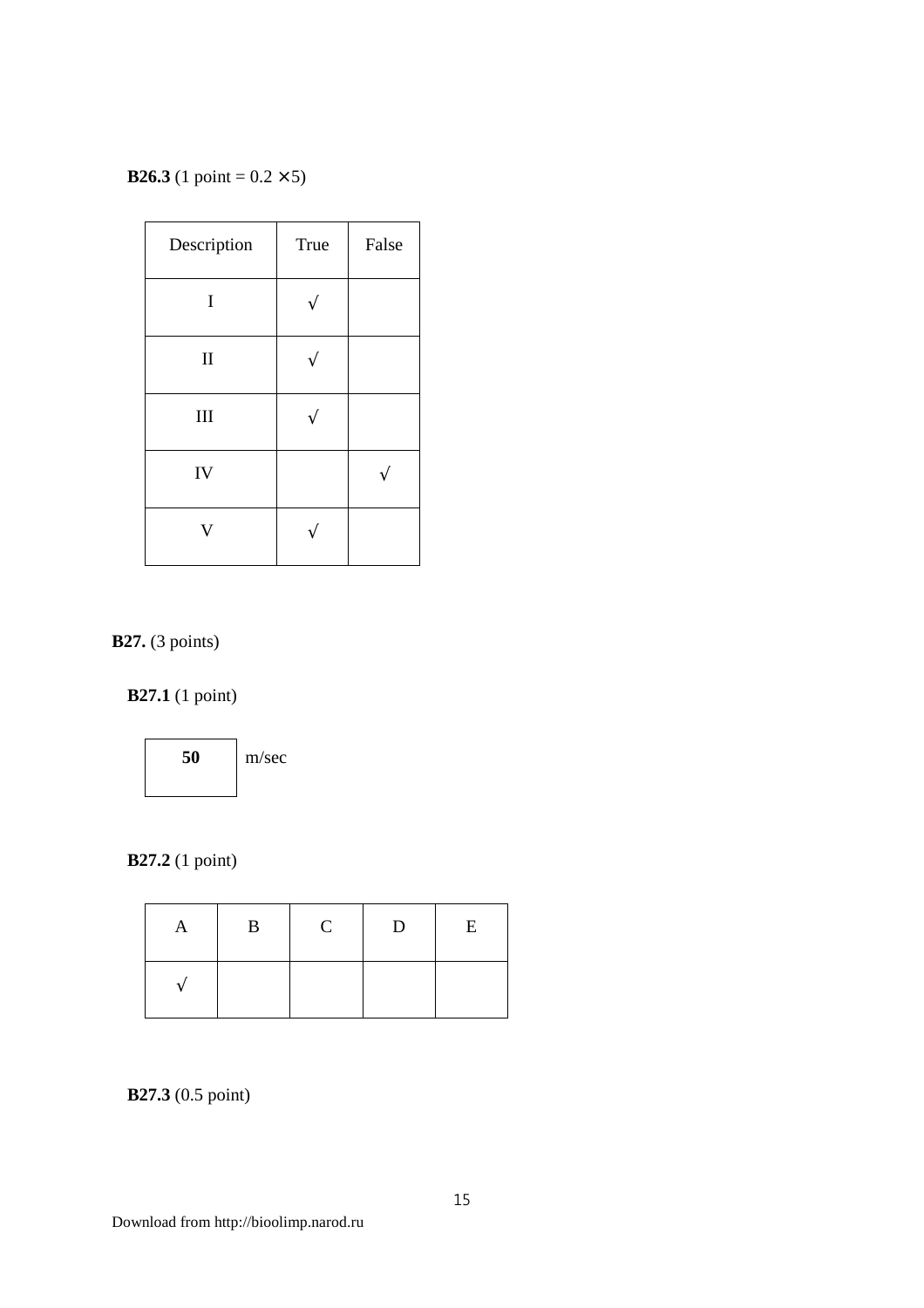

**B27.4** (0.5 point)



# **B28.** (2.7 points)

# **B28.1** (1.8 points =  $0.3 \times 6$ )

|                         | True | False |
|-------------------------|------|-------|
| $\bf I$                 |      |       |
| $\rm II$                |      |       |
| $III$                   |      |       |
| IV                      |      |       |
| $\overline{\mathsf{V}}$ |      |       |
| VI                      |      |       |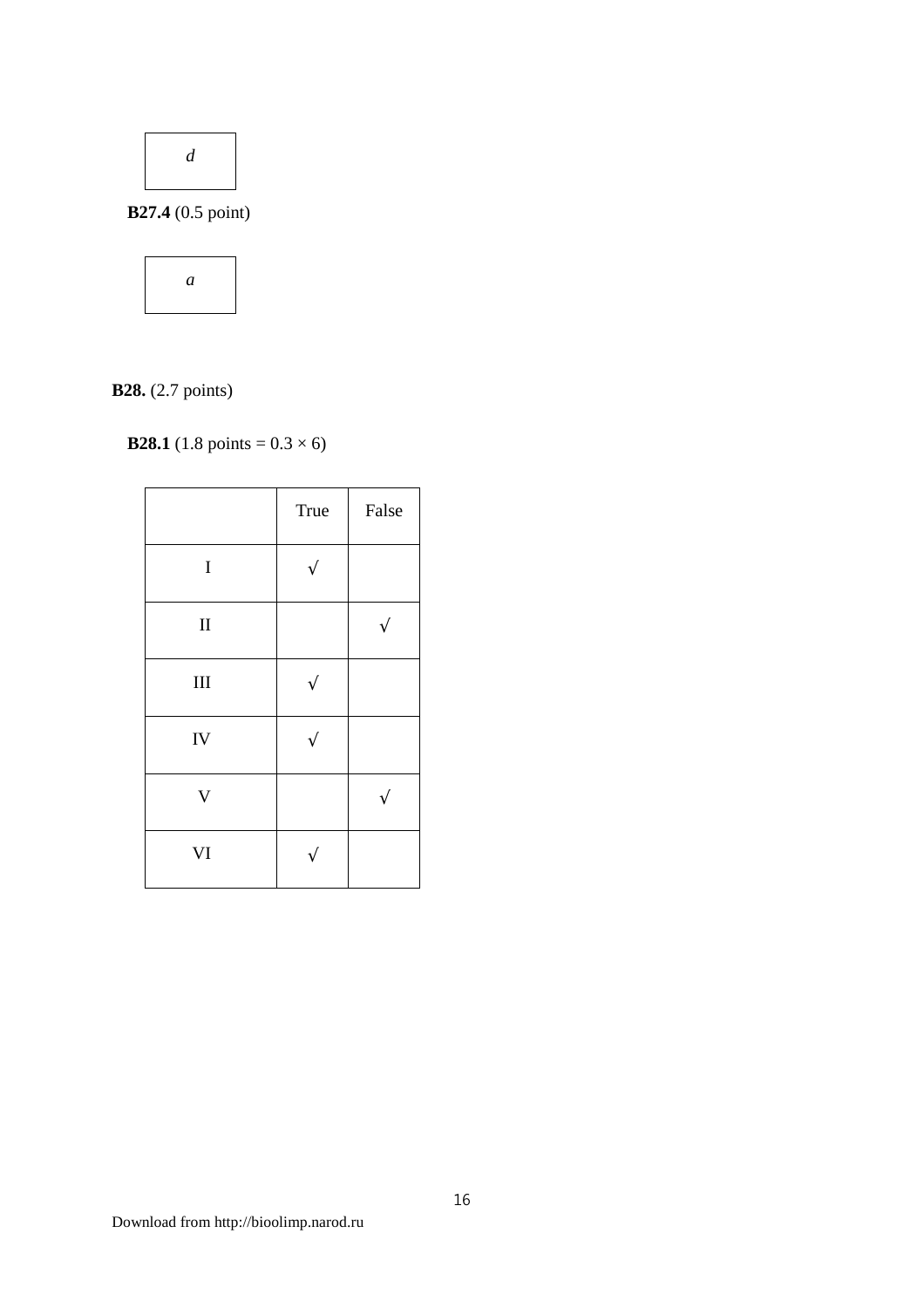**B28.2** (0.9 point =  $0.1 \times 9$ )

|     | Adaptation for flight | No adaptation for flight |
|-----|-----------------------|--------------------------|
|     |                       |                          |
| (a) |                       |                          |
| (b) |                       | $\sqrt{}$                |
| (c) | $\sqrt{}$             |                          |
| (d) |                       | ٦                        |
| (e) |                       | $\sqrt{2}$               |
| (f) | $\sqrt{}$             |                          |
| (g) |                       | $\sqrt{}$                |
| (h) |                       |                          |
| (i) |                       |                          |

**B29**. (3 points)

**B29.1** (1 point)

112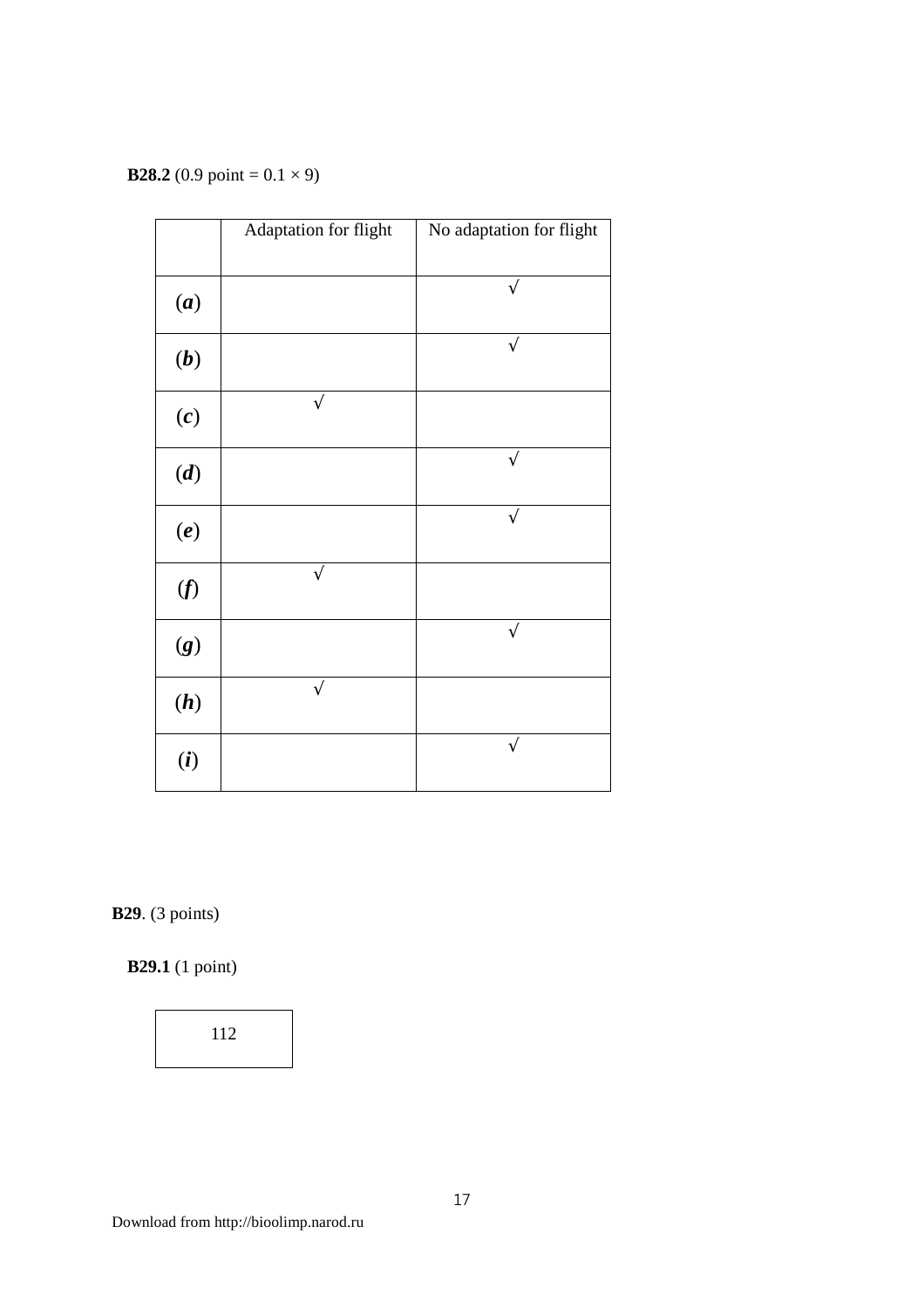#### **B29.2** (1 point =  $0.5 \times 2$ )

| (i)  | 20   |
|------|------|
| (ii) | 12.4 |

# **B29.3** (1 point)

| $\mathbf{B}$ | $\mathbf{C}$ | D | E |
|--------------|--------------|---|---|
|              |              |   |   |

# **B30.** (2.6 points)

**B30.1** (1 point)

| B | $\mathbf C$ | D | E |
|---|-------------|---|---|
|   |             |   |   |

**B30.2** (1.6 points =  $0.4 \times 4$ )

| 1 Y | $\mathbf{B}$ | $\mathcal{C}$ | D             |
|-----|--------------|---------------|---------------|
|     | 6            |               | $\mathcal{D}$ |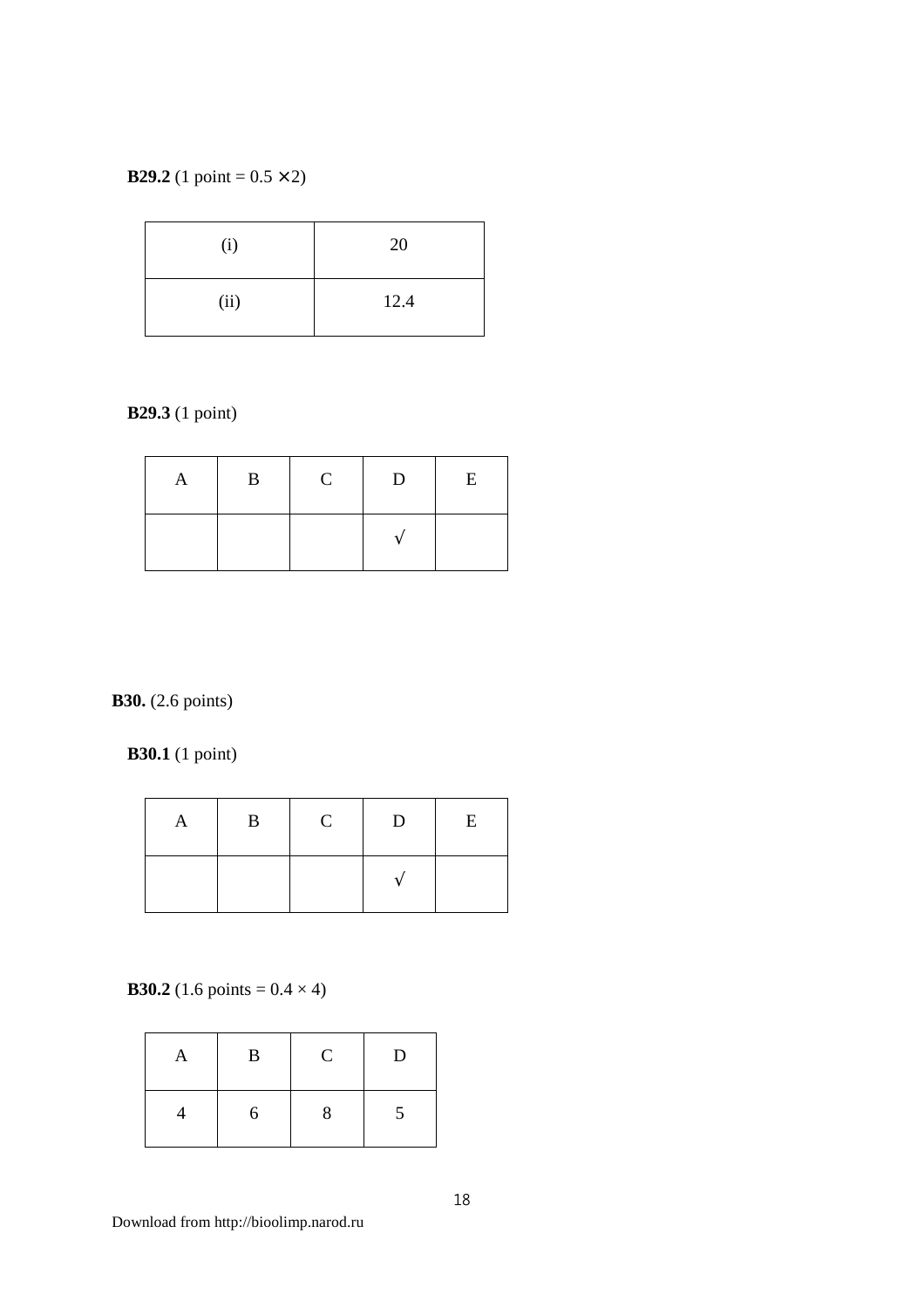**B31.** (1.5 points =  $0.3 \times 5$ )

|           | True | False |
|-----------|------|-------|
| I         |      |       |
| $\rm II$  |      |       |
| $\rm III$ |      |       |
| IV        |      |       |

**B32.** (2 points =  $0.4 \times 5$ )

| Mutant           | Male | Female |
|------------------|------|--------|
| $\boldsymbol{A}$ |      |        |
| $\, {\bf B}$     |      |        |
| $\mathsf{C}$     |      |        |
| $\mathbf D$      |      |        |
| ${\bf E}$        |      |        |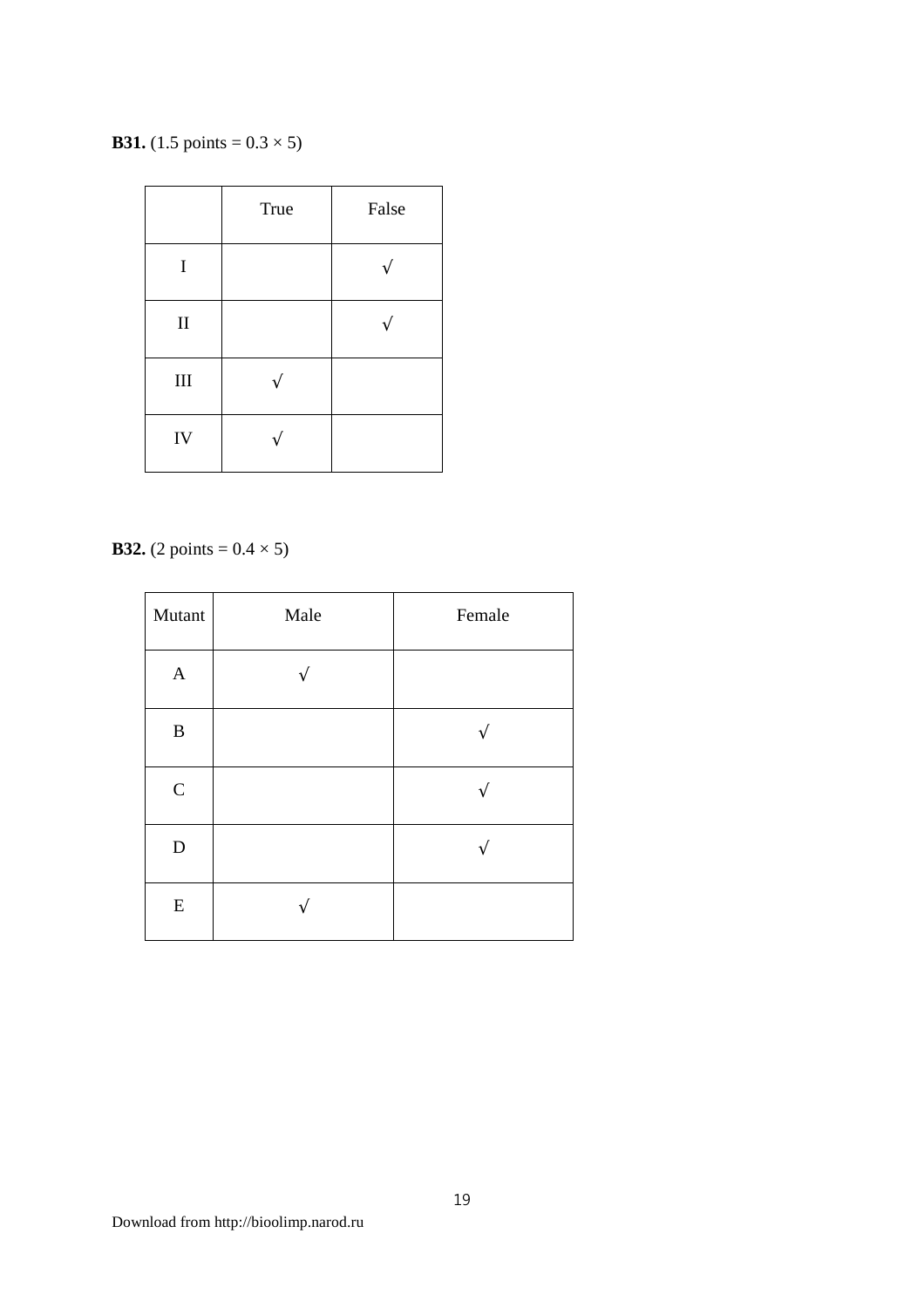**B33.** (2.4 points =  $0.4 \times 6$ )

|             | True | False |
|-------------|------|-------|
| $\rm I$     |      |       |
| $\rm II$    |      |       |
| $\rm III$   |      |       |
| IV          |      |       |
| $\bar{V}$   |      |       |
| $\mbox{VI}$ |      |       |

# **B34.** (3 points)

**B34.1** (0.9 point =  $0.3 \times 3$ )

|              | True | False |
|--------------|------|-------|
| I            |      |       |
| $\mathbf{I}$ |      |       |
| $\rm III$    |      |       |

#### **B34.2** (0.8 point)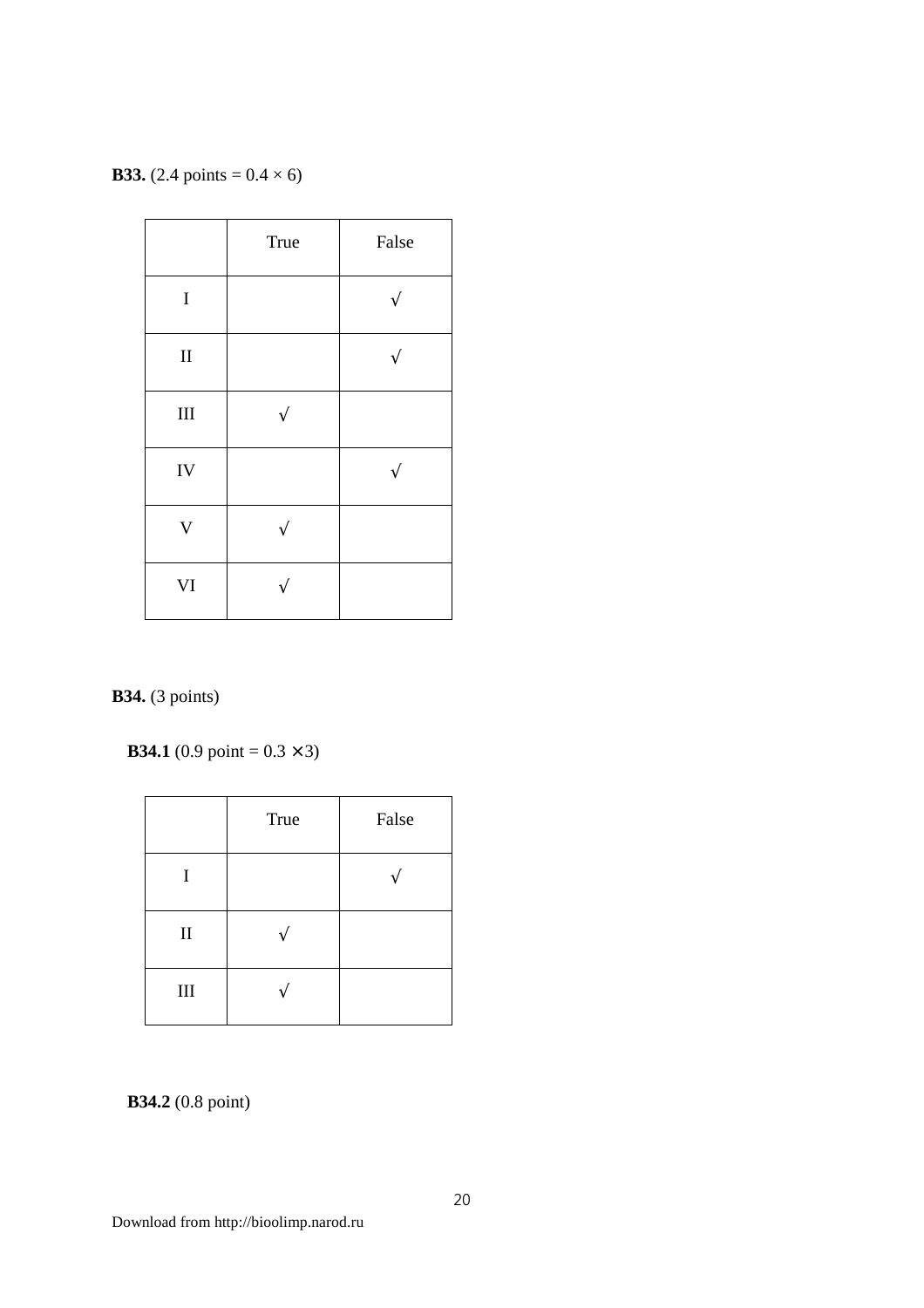

**B34.3** (1.3 points)



# **B35.** (2 points)

**B35.1** (1 point)

| A | $\mathbf{B}$ | $\mathbf C$ | $\mathbf{D}$ |
|---|--------------|-------------|--------------|
|   |              |             |              |

# **B35.2** (1 point)

|            | В | $\mathsf{C}$ |  |
|------------|---|--------------|--|
| Possible   |   |              |  |
| Impossible |   |              |  |

**B36.** (2 points)

**B36.1** (1 point)

| A                        | $\mathbf{B}$ | $\mathbf C$ | $\mathbf{D}$ | E |
|--------------------------|--------------|-------------|--------------|---|
| $\overline{\phantom{a}}$ |              |             |              |   |

21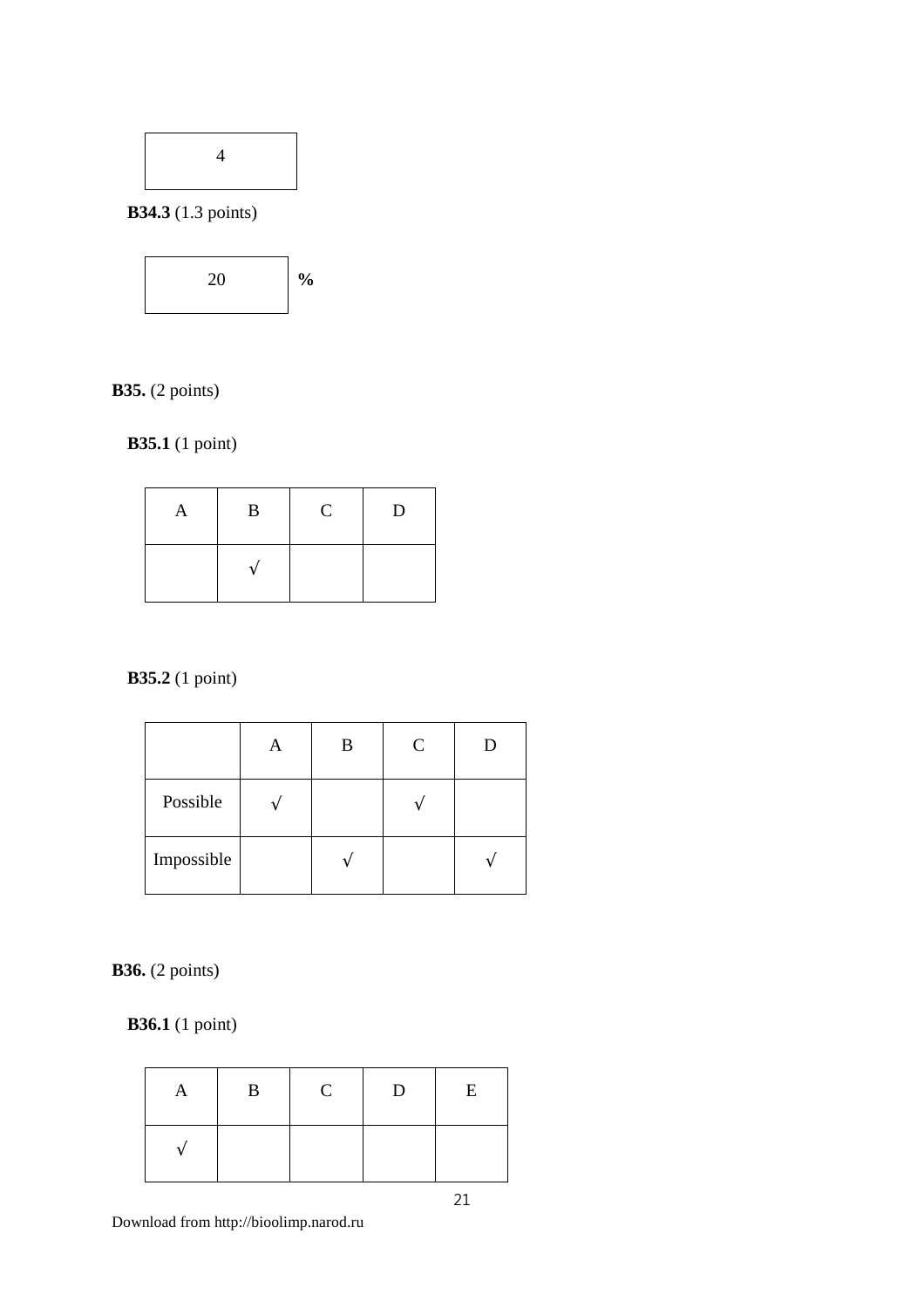#### **B36.2** (1 point)

| $\mathbf{B}$ | $\mathbf C$ | D | E |
|--------------|-------------|---|---|
|              |             |   |   |

#### **B37.** (2 points)



# **B.38** (2 points =  $0.4 \times 5$ )

| Description   | True | False |
|---------------|------|-------|
| $\mathbf{A}$  |      |       |
| $\bf{B}$      |      |       |
| $\mathcal{C}$ |      |       |
| D             |      |       |
| E             |      |       |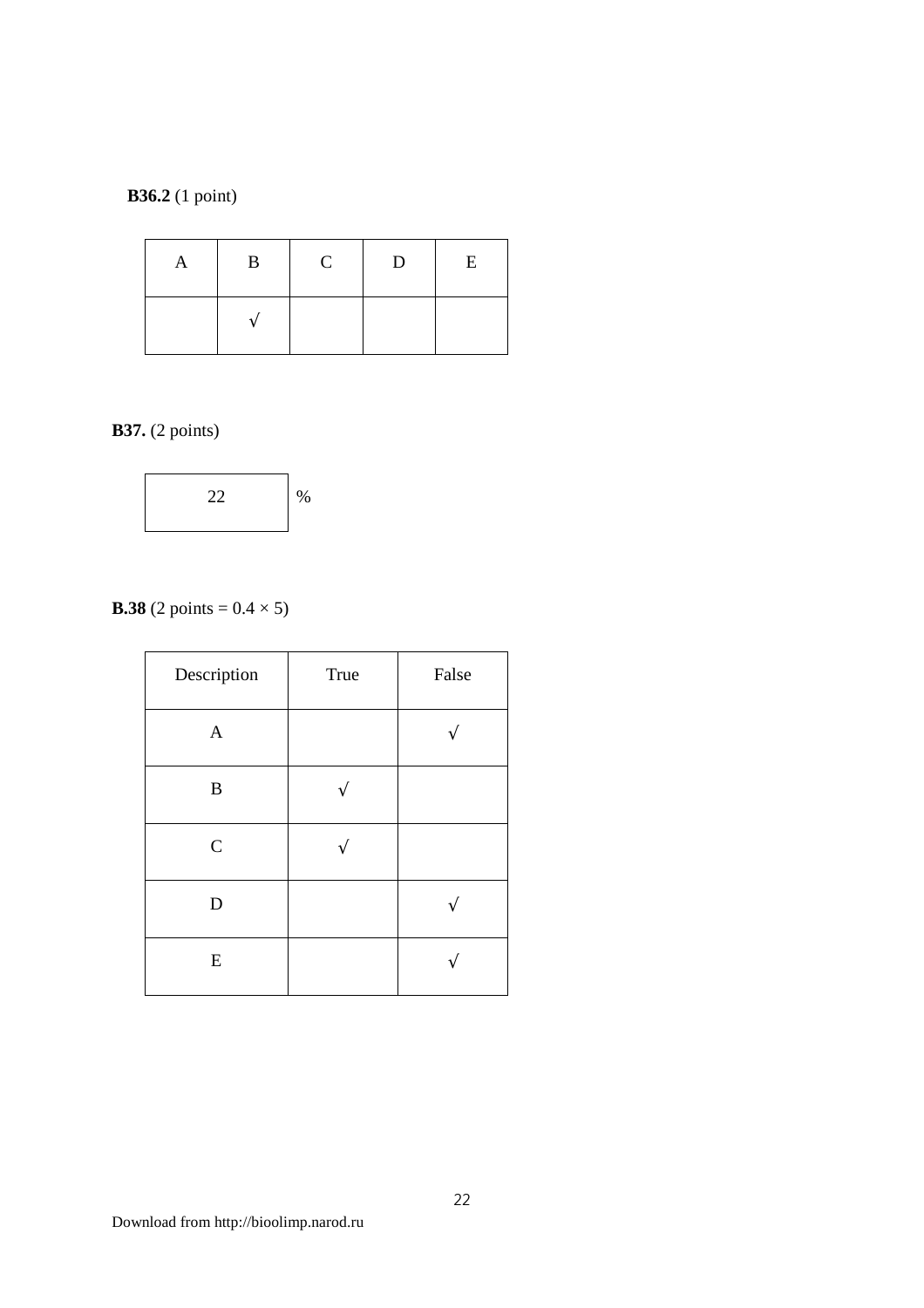#### **B39.** (3 points)

#### **B39.1** (1 point =  $0.2 \times 5$ )

|                           | Required | Not required |
|---------------------------|----------|--------------|
| $\boldsymbol{\mathsf{A}}$ |          |              |
| $\, {\bf B}$              |          |              |
| $\mathbf C$               |          |              |
| ${\bf D}$                 |          |              |
| ${\bf E}$                 |          |              |

# **B39.2** (1 point)

| A | B | $\mathbf C$ | D | E |
|---|---|-------------|---|---|
|   |   |             |   |   |

# **B39.3** (1 point)

| A | $\mathbf{B}$             | $\mathbf C$ | $\mathbf{D}$ | E |
|---|--------------------------|-------------|--------------|---|
|   | $\overline{\phantom{a}}$ |             |              |   |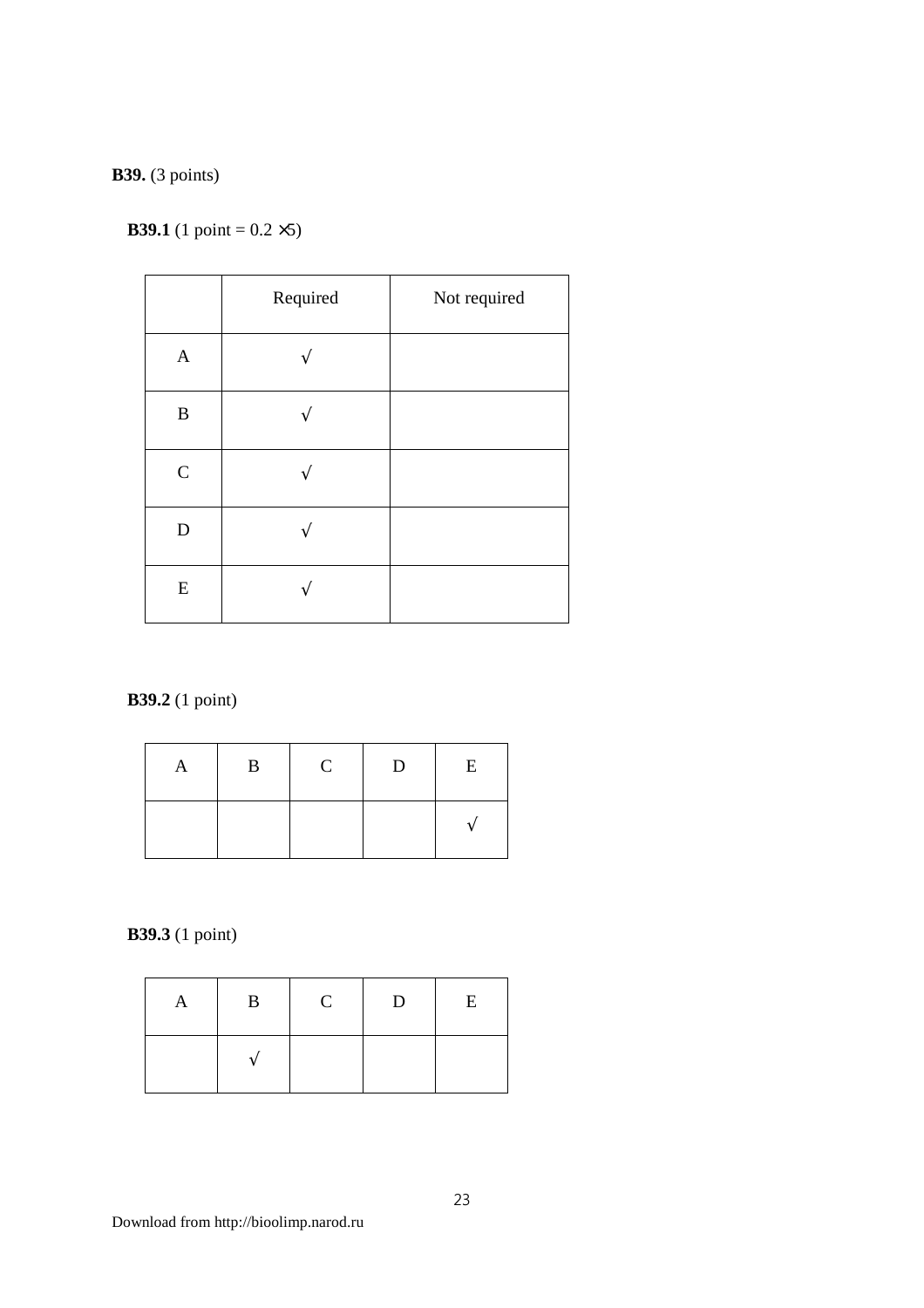#### **B40.** (2 points)

#### **B40.1** (1 point)

| A | B | $\mathbf{C}$ | $\mathbf{D}$ | E |
|---|---|--------------|--------------|---|
|   |   |              |              |   |

#### **B40.2** (1 point)

| A | $\mathbf{B}$ | $\mathbf C$ | D | E |
|---|--------------|-------------|---|---|
|   |              |             |   |   |

#### **B41.** (2 points)

# **B41.1** (1 point)

| B | 0.25 |
|---|------|
|   | 0.75 |

# **B41.2** (1 point)

| B | 0.125 |
|---|-------|
|   | 0.875 |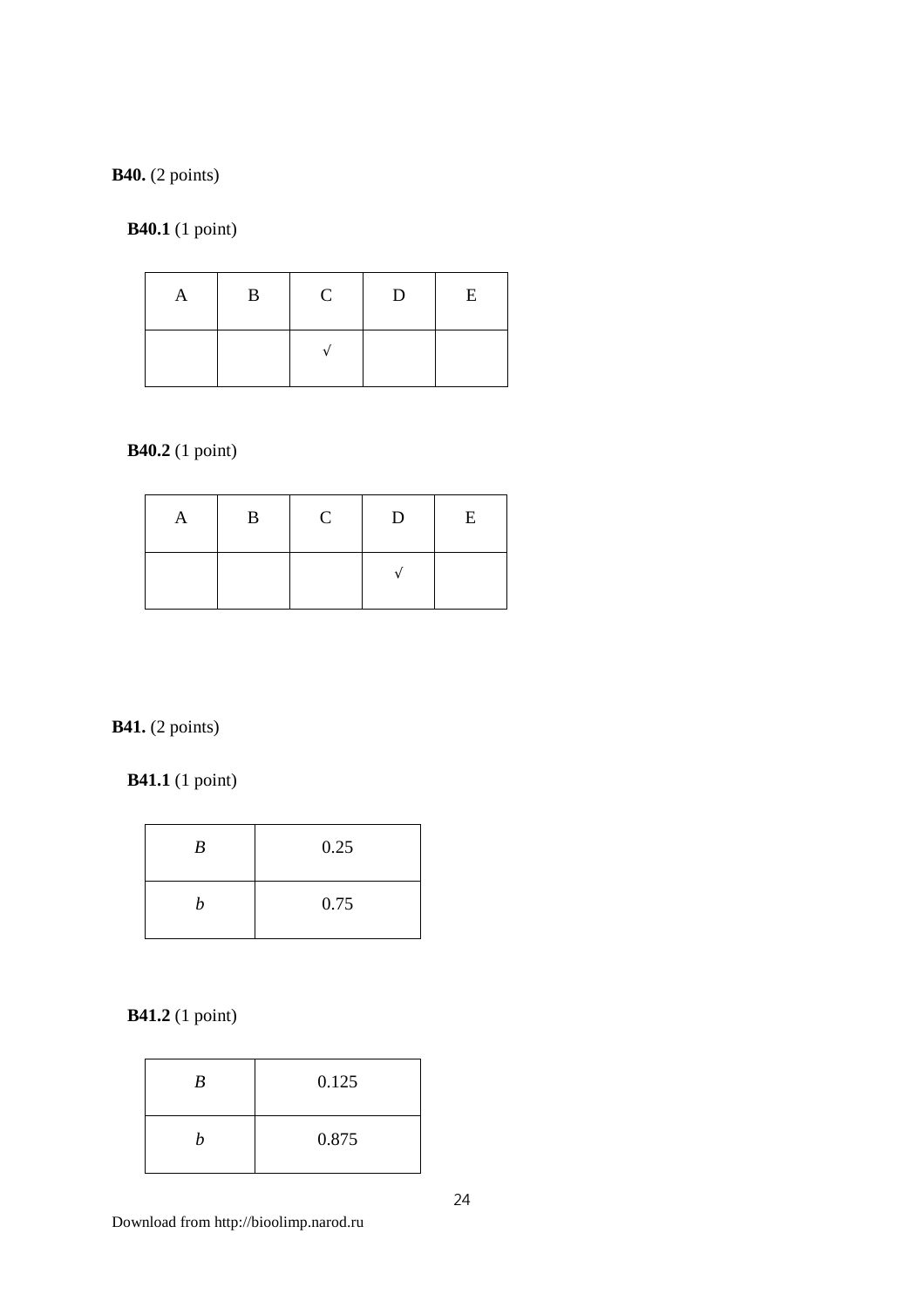#### **B42.** (2 points =  $0.5 \times 4$ )

|                          | Small island | Large island   |
|--------------------------|--------------|----------------|
| Island near mainland     | S3           | S4             |
| Island far from mainland | S1           | S <sub>2</sub> |

# **B43.** (2 points =  $0.5 \times 4$ )

| Description                 | True | False |
|-----------------------------|------|-------|
| I                           |      |       |
| $\mathbf{I}$                |      |       |
| $\mathop{\rm III}\nolimits$ |      |       |
| IV                          |      |       |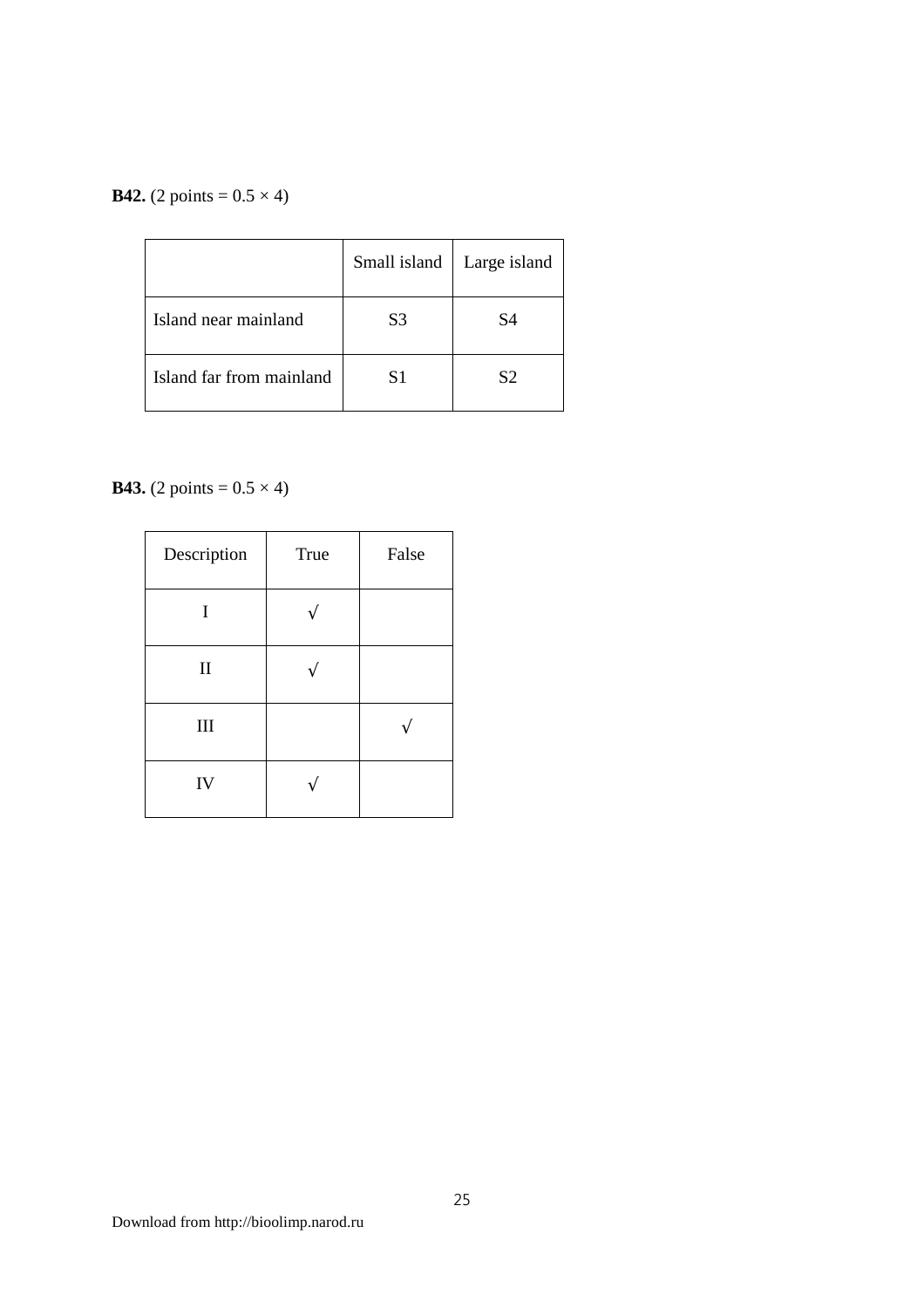#### **B44.** (2.2 points)

#### **B44.1** (1.2 points =  $0.3 \times 4$ )

|            | True | False |
|------------|------|-------|
| I          |      |       |
| $\rm II$   |      |       |
| $\rm III$  |      |       |
| ${\rm IV}$ |      |       |

**B44.2** (1 point)



**B45.** (2.8 points)

**B45.1** (0.8 point =  $0.2 \times 4$ )

|              | True | False |
|--------------|------|-------|
| I            |      |       |
| $\mathbf{I}$ |      |       |
| $\rm III$    |      |       |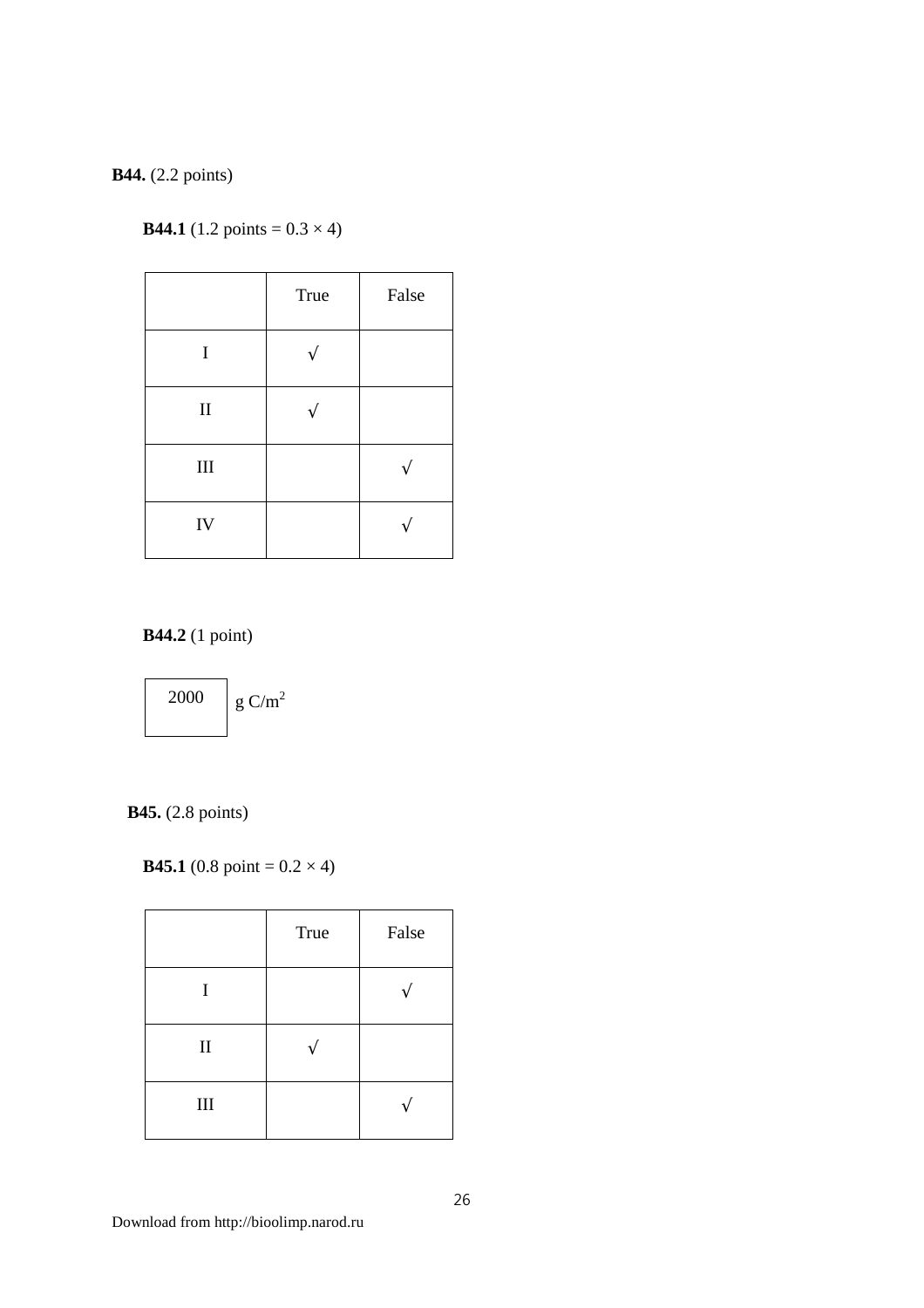|  | <b>TT</b> T |  |  |
|--|-------------|--|--|
|--|-------------|--|--|

**B45.2** (2 points =  $0.4 \times 5$ )

| Description | Gas $(a-f)$ |
|-------------|-------------|
| I           | $\mathbf C$ |
| $\mathbf H$ | a           |
| III         | e           |
| IV          | $\mathbf d$ |
| V           | $\mathbf b$ |

# **B46.** (2 points)



**B47.** (2 points)

| A | $\bf{B}$ | $\mathbf C$ | D |
|---|----------|-------------|---|
|   |          |             |   |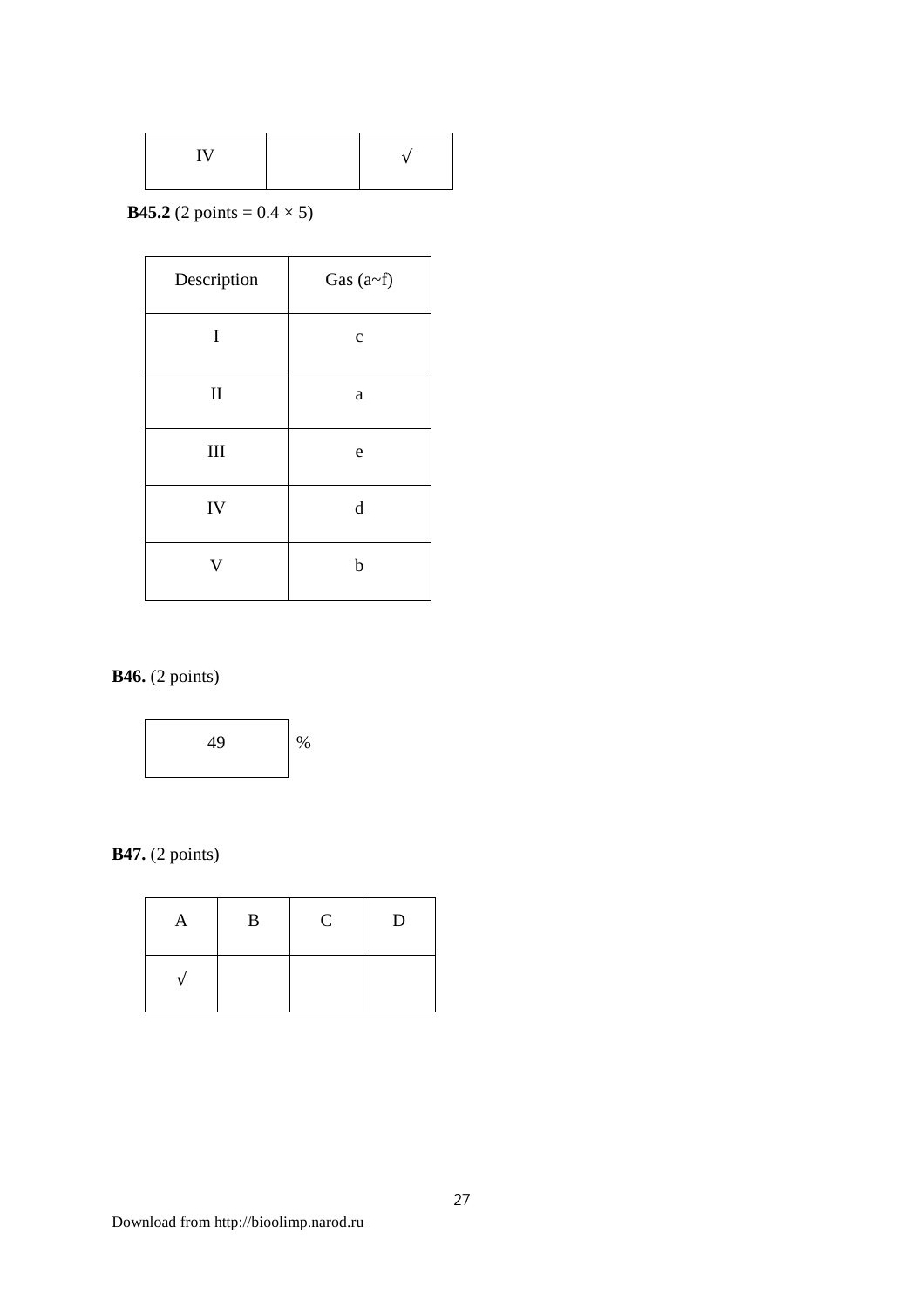**B48.** (2 points)

**B48.1** (1 point)

|     | A | B | $\mathsf{C}$ | D | E |
|-----|---|---|--------------|---|---|
| (1) |   |   |              |   |   |
| (2) |   |   |              |   |   |

**B48.2** (1 point)

| A | $\bf{B}$          | $\mathbf C$ | D | E |
|---|-------------------|-------------|---|---|
|   | $\mathbf \Lambda$ |             |   |   |

**B49.** (2 points =  $0.4 \times 5$ )

|            | True | False |
|------------|------|-------|
| I          |      |       |
| $\rm II$   |      |       |
| $\rm III$  |      |       |
| ${\rm IV}$ |      |       |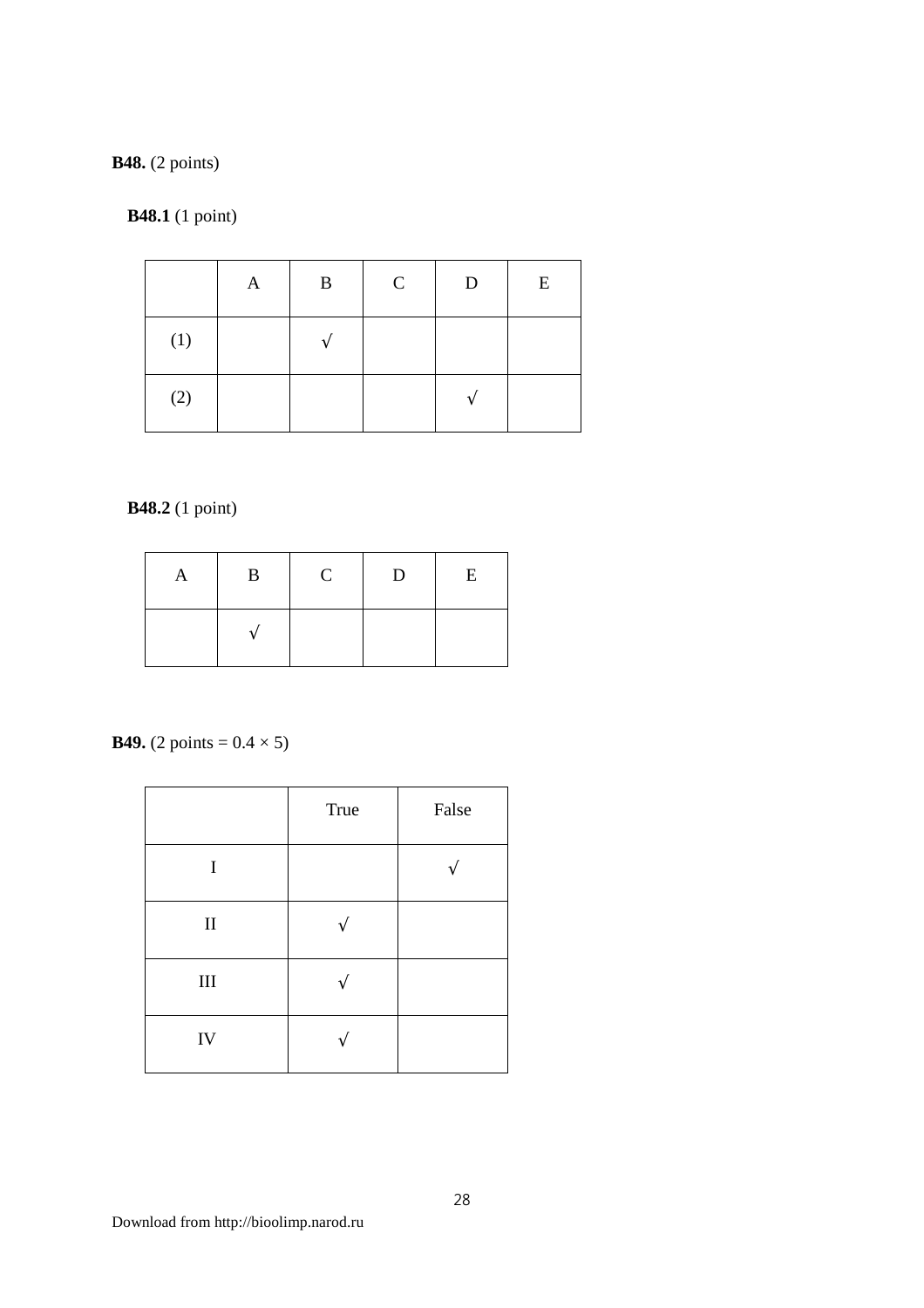**B50.** (1.5 points =  $0.3 \times 5$ )

|        | A | B | $\mathcal{C}$ | D | E |
|--------|---|---|---------------|---|---|
| $^{+}$ |   |   |               |   |   |
|        |   |   |               |   |   |

#### **B51.** (2.4 points)

**B51.1**  $(1.2 \text{ points} = 0.3 \times 4)$ 



**B51.2** (1.2 points =  $0.3 \times 4$ )

| Nutrition mode | Organisms        |   |
|----------------|------------------|---|
|                | a                |   |
| $\mathbf{I}$   | $\boldsymbol{e}$ | h |
| III            |                  | c |